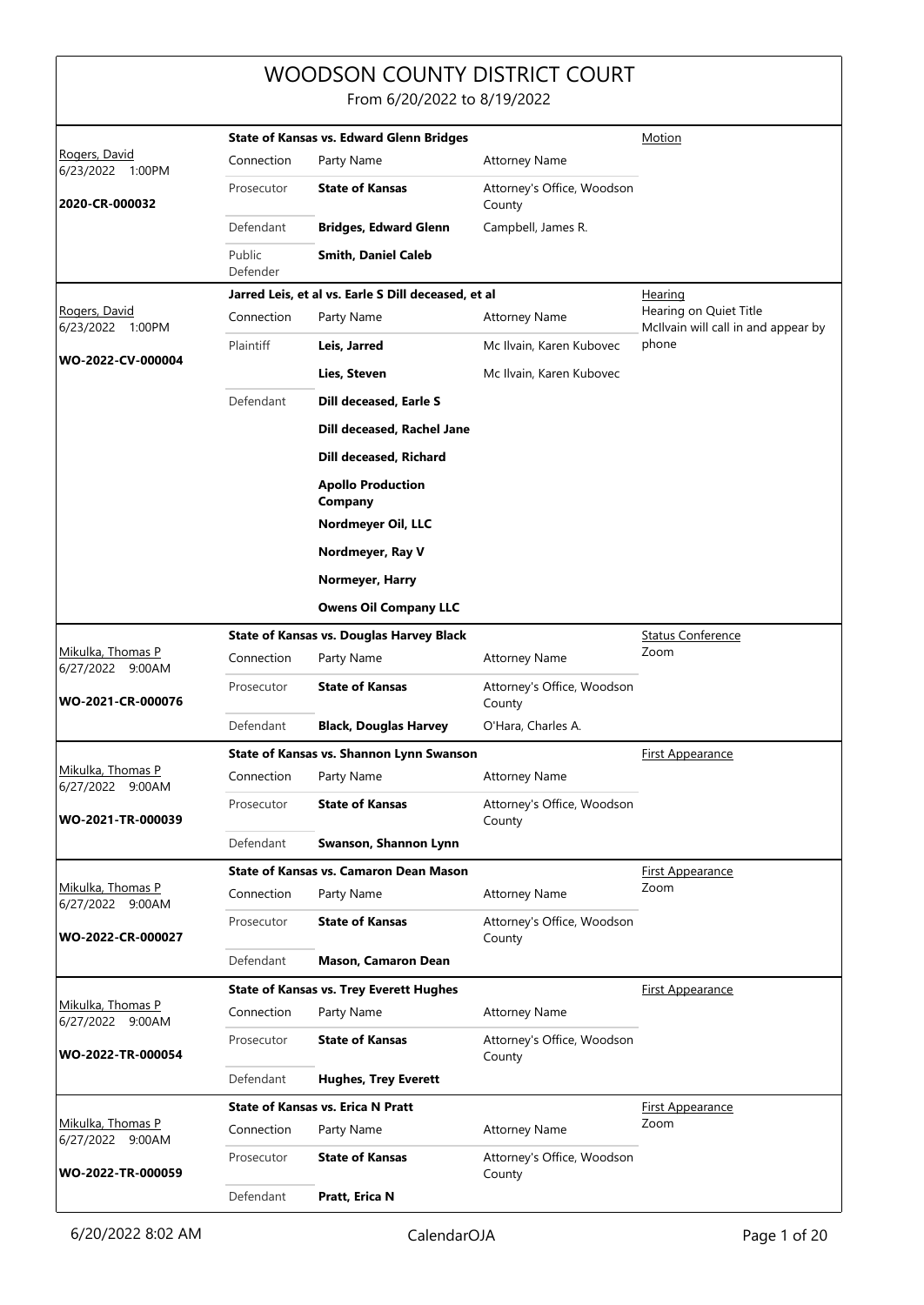|                                       |            | <b>State of Kansas vs. Jovita B Garcia</b>         |                                      | <b>First Appearance</b>  |
|---------------------------------------|------------|----------------------------------------------------|--------------------------------------|--------------------------|
| Mikulka, Thomas P<br>6/27/2022 9:00AM | Connection | Party Name                                         | <b>Attorney Name</b>                 |                          |
| WO-2022-TR-000065                     | Prosecutor | <b>State of Kansas</b>                             | Attorney's Office, Woodson<br>County |                          |
|                                       | Defendant  | Garcia, Jovita B                                   |                                      |                          |
|                                       |            | <b>State of Kansas vs. Tony Ray Lacrone</b>        |                                      | <b>Status Conference</b> |
| Mikulka, Thomas P<br>6/27/2022 9:30AM | Connection | Party Name                                         | <b>Attorney Name</b>                 | Zoom                     |
| 2020-CR-000038                        | Prosecutor | <b>State of Kansas</b>                             | Attorney's Office, Woodson<br>County |                          |
|                                       | Defendant  | <b>Lacrone, Tony Ray</b>                           | Clover, Timothy Dale                 |                          |
|                                       |            | <b>State of Kansas vs. Karl Matthew Hunsburger</b> |                                      | <b>Status Conference</b> |
| Mikulka, Thomas P<br>6/27/2022 9:30AM | Connection | Party Name                                         | <b>Attorney Name</b>                 | OTA / Zoom               |
| 2020-CR-000046                        | Prosecutor | <b>State of Kansas</b>                             | Attorney's Office, Woodson<br>County |                          |
|                                       | Defendant  | Hunsburger, Karl Matthew                           | Clover, Timothy Dale                 |                          |
|                                       |            | <b>State of Kansas vs. Jeffery Scott Adams</b>     |                                      | <b>Status Conference</b> |
| Mikulka, Thomas P<br>6/27/2022 9:30AM | Connection | Party Name                                         | <b>Attorney Name</b>                 | Zoom                     |
| 2020-TR-000014                        | Prosecutor | <b>State of Kansas</b>                             | Attorney's Office, Woodson<br>County |                          |
|                                       | Defendant  | <b>Adams, Jeffery Scott</b>                        | Dunn, William F.                     |                          |
|                                       |            | <b>State of Kansas vs. Jeffery Scott Adams</b>     |                                      | <b>Status Conference</b> |
| Mikulka, Thomas P<br>6/27/2022 9:30AM | Connection | Party Name                                         | <b>Attorney Name</b>                 | Zoom                     |
| 2020-TR-000108                        | Prosecutor | <b>State of Kansas</b>                             | Attorney's Office, Woodson<br>County |                          |
|                                       | Defendant  | <b>Adams, Jeffery Scott</b>                        | Dunn, William F.                     |                          |
|                                       |            | <b>State of Kansas vs. Samantha Meadows</b>        | <b>Status Conference</b>             |                          |
| Mikulka, Thomas P<br>6/27/2022 9:30AM | Connection | Party Name                                         | <b>Attorney Name</b>                 |                          |
| WO-2020-TR-000212                     | Prosecutor | <b>State of Kansas</b>                             | Attorney's Office, Woodson<br>County |                          |
|                                       | Defendant  | Meadows, Samantha                                  | Clover, Timothy Dale                 |                          |
|                                       |            | <b>State of Kansas vs. Karl Matthew Hunsburger</b> |                                      | <b>Status Conference</b> |
| Mikulka, Thomas P<br>6/27/2022 9:30AM | Connection | Party Name                                         | <b>Attorney Name</b>                 | OTA / Zoom               |
| WO-2021-CR-000004                     | Prosecutor | <b>State of Kansas</b>                             | Attorney's Office, Woodson<br>County |                          |
|                                       | Defendant  | Hunsburger, Karl Matthew Clover, Timothy Dale      |                                      |                          |
|                                       |            | State of Kansas vs. Christopher M Lomon            |                                      | <b>Status Conference</b> |
| Mikulka, Thomas P<br>6/27/2022 9:30AM | Connection | Party Name                                         | <b>Attorney Name</b>                 | Zoom                     |
| WO-2021-CR-000011                     | Prosecutor | <b>State of Kansas</b>                             | Attorney's Office, Woodson<br>County |                          |
|                                       | Defendant  | Lomon, Christopher M                               | Dunn, William F.                     |                          |
|                                       |            | State of Kansas vs. Cassandra Lynn Beisly          |                                      | <b>Status Conference</b> |
| Mikulka, Thomas P<br>6/27/2022 9:30AM | Connection | Party Name                                         | <b>Attorney Name</b>                 | Zoom                     |
| WO-2021-CR-000027                     | Prosecutor | <b>State of Kansas</b>                             | Attorney's Office, Woodson<br>County |                          |
|                                       | Defendant  | Beisly, Cassandra Lynn                             | Clover, Timothy Dale                 |                          |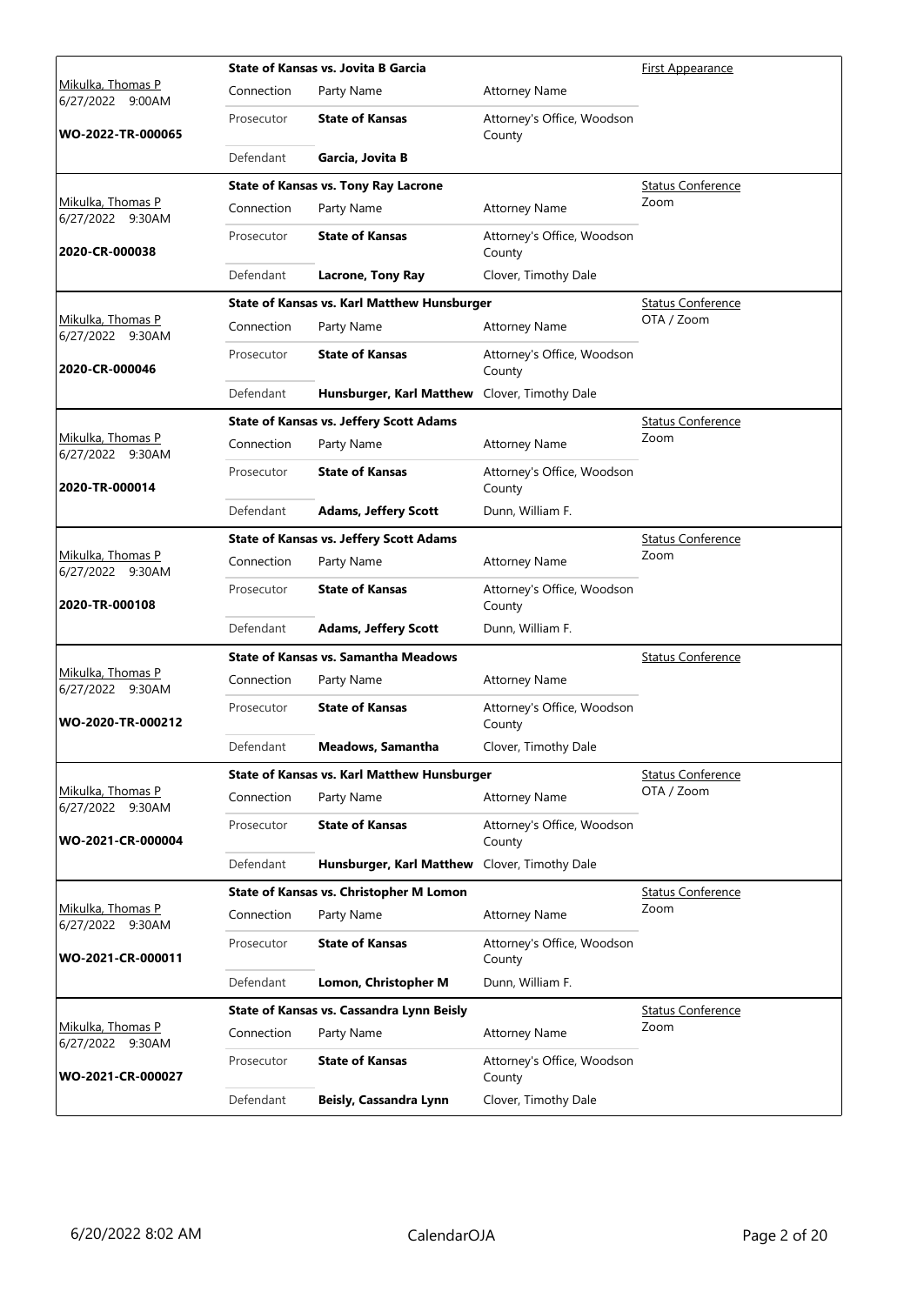|                                              |                      | State of Kansas vs. Storm Allen Acklin             | <b>Status Conference</b>             |                          |
|----------------------------------------------|----------------------|----------------------------------------------------|--------------------------------------|--------------------------|
| Mikulka, Thomas P<br>6/27/2022 9:30AM        | Connection           | Party Name                                         | <b>Attorney Name</b>                 | Zoom                     |
| WO-2021-CR-000028                            | Prosecutor           | <b>State of Kansas</b>                             | Attorney's Office, Woodson<br>County |                          |
|                                              | Defendant            | <b>Acklin, Storm Allen</b>                         | Clover, Timothy Dale                 |                          |
|                                              |                      | <b>State of Kansas vs. Storm Allen Acklin</b>      |                                      | <b>Status Conference</b> |
| Mikulka, Thomas P<br>6/27/2022 9:30AM        | Connection           | Party Name                                         | <b>Attorney Name</b>                 | Zoom                     |
| WO-2021-CR-000029                            | Prosecutor           | <b>State of Kansas</b>                             | Attorney's Office, Woodson<br>County |                          |
|                                              | Defendant            | <b>Acklin, Storm Allen</b>                         | Clover, Timothy Dale                 |                          |
|                                              |                      | <b>State of Kansas vs. James Brian Poeverlein</b>  |                                      | <b>Status Conference</b> |
| Mikulka, Thomas P<br>6/27/2022 9:30AM        | Connection           | Party Name                                         | <b>Attorney Name</b>                 | Zoom                     |
| WO-2021-CR-000049                            | Prosecutor           | <b>State of Kansas</b>                             | Attorney's Office, Woodson<br>County |                          |
|                                              | Defendant            | Poeverlein, James Brian                            | Dunn, William F.                     |                          |
|                                              |                      | <b>State of Kansas vs. Karl Matthew Hunsburger</b> |                                      | <b>Status Conference</b> |
| <u>Mikulka, Thomas P</u><br>6/27/2022 9:30AM | Connection           | Party Name                                         | <b>Attorney Name</b>                 | OTA / Zoom               |
| WO-2021-CR-000058                            | Prosecutor           | <b>State of Kansas</b>                             | Attorney's Office, Woodson<br>County |                          |
|                                              | Defendant            | Hunsburger, Karl Matthew                           | Clover, Timothy Dale                 |                          |
|                                              |                      | <b>State of Kansas vs. Mike Loraine Mefford</b>    | <b>Status Conference</b>             |                          |
| Mikulka, Thomas P<br>6/27/2022 9:30AM        | Connection           | Party Name                                         | <b>Attorney Name</b>                 | Zoom                     |
| WO-2021-CR-000061                            | Prosecutor           | <b>State of Kansas</b>                             | Attorney's Office, Woodson<br>County |                          |
|                                              | Defendant            | <b>Mefford, Mike Loraine</b>                       | Laskowski, Ronald J.                 |                          |
|                                              |                      | <b>State of Kansas vs. Sarah Megan Stone</b>       |                                      | <b>Status Conference</b> |
| Mikulka, Thomas P<br>6/27/2022 9:30AM        | Connection           | Party Name                                         | <b>Attorney Name</b>                 | Zoom                     |
| WO-2021-CR-000067                            | Prosecutor           | <b>State of Kansas</b>                             | Attorney's Office, Woodson<br>County |                          |
|                                              | Defendant            | Stone, Sarah Megan                                 | Manbeck, Jacob Thomas                |                          |
|                                              |                      | State of Kansas vs. John Joseph Sulfaro, III       |                                      | Diversion - Status       |
| Mikulka, Thomas P<br>6/27/2022 9:30AM        | Connection           | Party Name                                         | <b>Attorney Name</b>                 | Zoom                     |
| WO-2021-CR-000070                            | Prosecutor           | <b>State of Kansas</b>                             | Attorney's Office, Woodson<br>County |                          |
|                                              | Defendant            | Sulfaro, John Joseph, III                          | Clover, Timothy Dale                 |                          |
|                                              |                      | <b>State of Kansas vs. John Troy Barnes</b>        |                                      | <b>Status Conference</b> |
| Mikulka, Thomas P<br>6/27/2022 9:30AM        | Connection           | Party Name                                         | <b>Attorney Name</b>                 | Zoom                     |
| WO-2021-CR-000078                            | Prosecutor           | <b>State of Kansas</b>                             | Attorney's Office, Woodson<br>County |                          |
|                                              | Defendant            | <b>Barnes, John Troy</b>                           | Manbeck, Jacob Thomas                |                          |
|                                              |                      | In the Matter of Aaron Michael Cuppy               |                                      | Detention Hearing        |
| Mikulka, Thomas P<br>6/27/2022 9:30AM        | Connection           | Party Name                                         | <b>Attorney Name</b>                 | Status - Zoom            |
| WO-2021-JV-000003                            | Prosecutor           | <b>State of Kansas</b>                             | Attorney's Office, Woodson<br>County |                          |
|                                              | Juvenile<br>Offender | <b>Cuppy, Aaron Michael</b>                        | Griebat, Jeb Cameron                 |                          |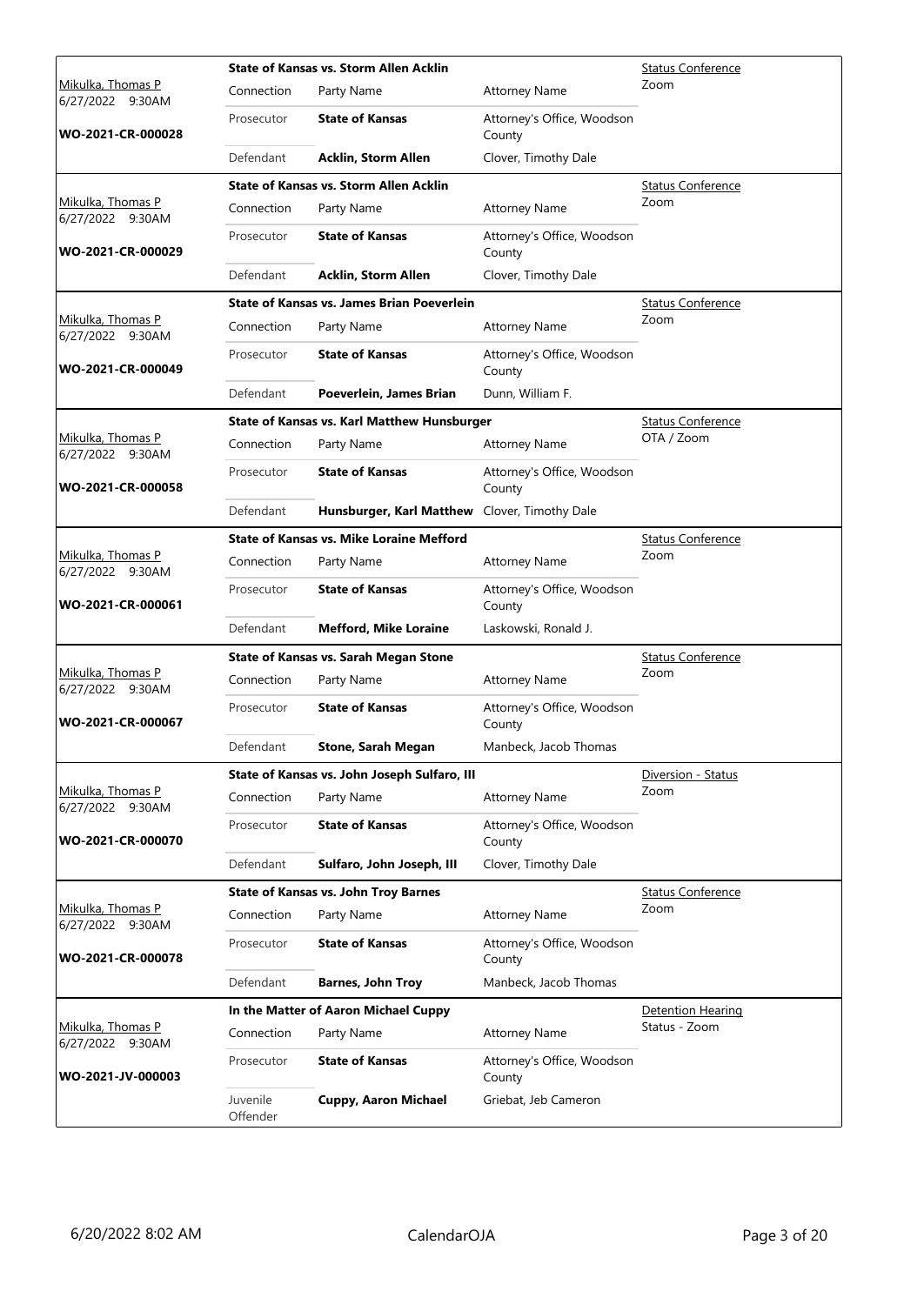|                                        |                      | <b>State of Kansas vs. Jeffrey Scott Adams</b>      | <b>Status Conference</b>             |                          |
|----------------------------------------|----------------------|-----------------------------------------------------|--------------------------------------|--------------------------|
| Mikulka, Thomas P<br>6/27/2022 9:30AM  | Connection           | Party Name                                          | <b>Attorney Name</b>                 | Zoom                     |
| WO-2021-TR-000201                      | Prosecutor           | <b>State of Kansas</b>                              | Attorney's Office, Woodson<br>County |                          |
|                                        | Defendant            | <b>Adams, Jeffrey Scott</b>                         | Dunn, William F.                     |                          |
|                                        |                      | State of Kansas vs. Mehki Levon Alexander           |                                      | <b>Status Conference</b> |
| Mikulka, Thomas P<br>6/27/2022 9:30AM  | Connection           | Party Name                                          | <b>Attorney Name</b>                 | Zoom                     |
| WO-2021-TR-000215                      | Prosecutor           | <b>State of Kansas</b>                              | Attorney's Office, Woodson<br>County |                          |
|                                        | Defendant            | Alexander, Mehki Levon                              | Clover, Timothy Dale                 |                          |
|                                        |                      | <b>State of Kansas vs. Mason Gregory Seth</b>       |                                      | Diversion - Status       |
| Mikulka, Thomas P<br>6/27/2022 9:30AM  | Connection           | Party Name                                          | <b>Attorney Name</b>                 | Zoom                     |
| WO-2021-TR-000225                      | Prosecutor           | <b>State of Kansas</b>                              | Attorney's Office, Woodson<br>County |                          |
|                                        | Defendant            | Seth, Mason Gregory                                 | Smith, Daniel Caleb                  |                          |
|                                        |                      | <b>State of Kansas vs. Jeffrey S Adams</b>          |                                      | Status Conference        |
| Mikulka, Thomas P<br>6/27/2022 9:30AM  | Connection           | Party Name                                          | <b>Attorney Name</b>                 | Zoom                     |
| WO-2021-TR-000278                      | Prosecutor           | <b>State of Kansas</b>                              | Attorney's Office, Woodson<br>County |                          |
|                                        | Defendant            | <b>Adams, Jeffrey S</b>                             | Dunn, William F.                     |                          |
|                                        |                      | <b>State of Kansas vs. Storm Allen Acklin</b>       |                                      | <b>Status Conference</b> |
| Mikulka, Thomas P<br>6/27/2022 9:30AM  | Connection           | Party Name                                          | <b>Attorney Name</b>                 | Zoom                     |
| WO-2022-CR-000012                      | Prosecutor           | <b>State of Kansas</b>                              | Attorney's Office, Woodson<br>County |                          |
|                                        | Defendant            | <b>Acklin, Storm Allen</b>                          | Clover, Timothy Dale                 |                          |
|                                        |                      | <b>State of Kansas vs. Callie Morgan Williams</b>   | <b>Status Conference</b>             |                          |
| Mikulka, Thomas P<br>6/27/2022 9:30AM  | Connection           | Party Name                                          | <b>Attorney Name</b>                 | Zoom                     |
| WO-2022-CR-000013                      | Prosecutor           | <b>State of Kansas</b>                              | Attorney's Office, Woodson<br>County |                          |
|                                        | Defendant            | <b>Williams, Callie Morgan</b>                      | Chard, Jill Elaine                   |                          |
|                                        |                      | State of Kansas vs. Joshua Michael Wheeler          |                                      | <b>Status Conference</b> |
| Mikulka, Thomas P<br>6/27/2022 9:30AM  | Connection           | Party Name                                          | <b>Attorney Name</b>                 | Zoom                     |
| WO-2022-CR-000038                      | Prosecutor           | <b>State of Kansas</b>                              | Attorney's Office, Woodson<br>County |                          |
|                                        | Defendant            | Wheeler, Joshua Michael                             | Chard, Jill Elaine                   |                          |
|                                        |                      | In the Matter of Aaron Michael Cuppy                |                                      | Detention Hearing        |
| Mikulka, Thomas P<br>6/27/2022 9:30AM  | Connection           | Party Name                                          | <b>Attorney Name</b>                 | Status - Zoom            |
| WO-2022-JV-000003                      | Prosecutor           | <b>State of Kansas</b>                              | Attorney's Office, Woodson<br>County |                          |
|                                        | Juvenile<br>Offender | <b>Cuppy, Aaron Michael</b>                         | Griebat, Jeb Cameron                 |                          |
|                                        |                      | In the Matter of the Estate of Glenn Albert Geffert |                                      | Hearing                  |
| Mikulka, Thomas P<br>6/27/2022 11:00AM | Connection           | Party Name                                          | <b>Attorney Name</b>                 |                          |
|                                        | Petitioner           | Geffert, Linda Gayle                                | Taff, Frank D.                       |                          |
| WO-2021-PR-000013                      | Decedent             | Geffert, Glenn Albert                               |                                      |                          |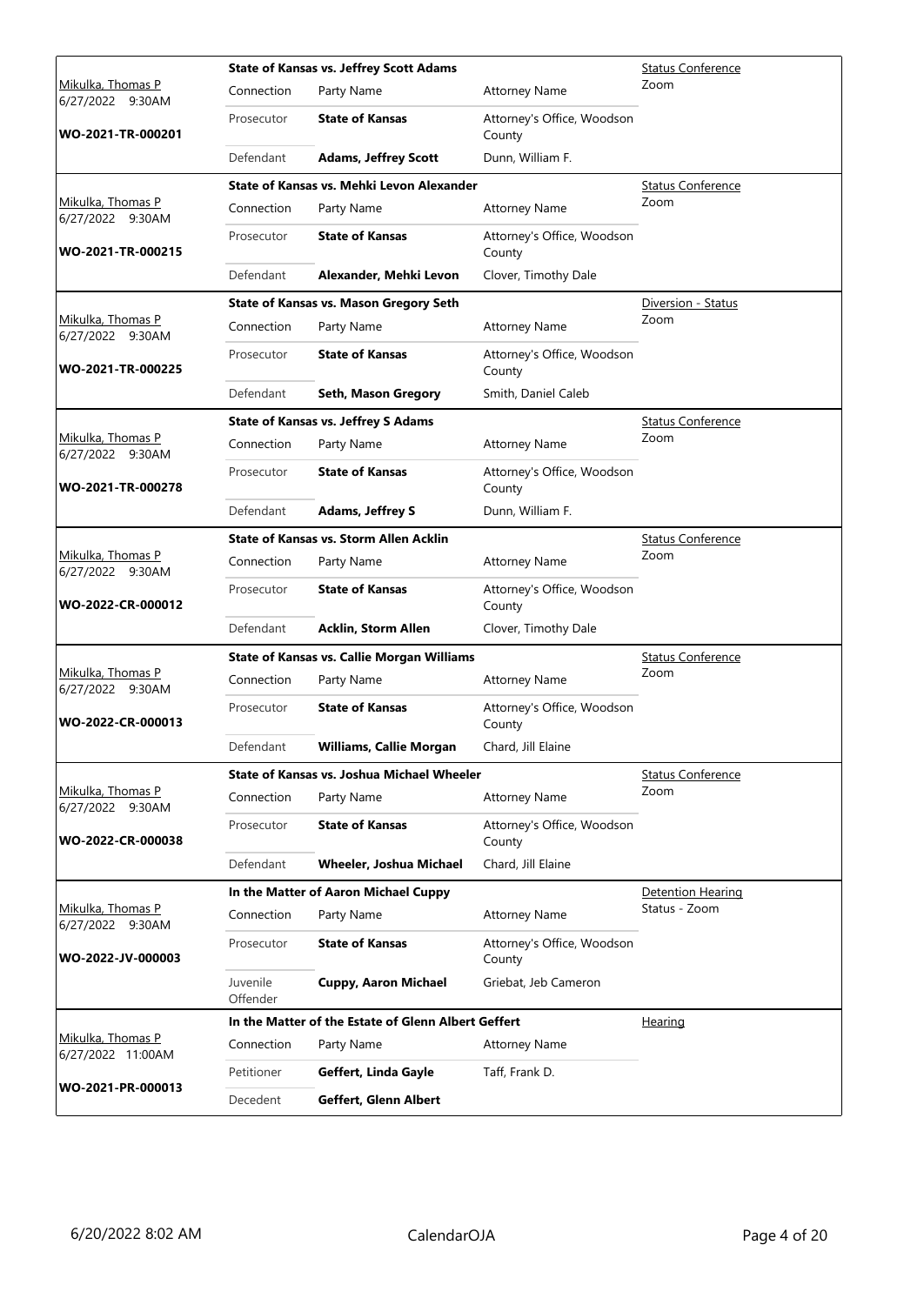|                                                 |                   | Midland Credit Management, Inc. vs. Tammara Rinehart         | Answer Hearing                                        |                                   |
|-------------------------------------------------|-------------------|--------------------------------------------------------------|-------------------------------------------------------|-----------------------------------|
| Mikulka, Thomas P<br>6/27/2022 11:00AM          | Connection        | Party Name                                                   | <b>Attorney Name</b>                                  |                                   |
| WO-2022-LM-000010                               | Plaintiff         | <b>Midland Credit</b><br>Management, Inc.                    | Caviness, David Eugene                                |                                   |
|                                                 | Defendant         | <b>Rinehart, Tammara</b>                                     |                                                       |                                   |
|                                                 |                   | In the Matter of the Estate of Kathryn Rose Bedigrew         |                                                       | Hearing                           |
| Mikulka, Thomas P<br>6/27/2022 11:00AM          | Connection        | Party Name                                                   | <b>Attorney Name</b>                                  |                                   |
|                                                 | Other Party       | Groth, JoAnn L                                               |                                                       |                                   |
| WO-2022-PR-000009                               |                   | <b>Bedigrew, James L</b>                                     |                                                       |                                   |
|                                                 |                   | <b>Bedigrew, Marvin G</b>                                    |                                                       |                                   |
|                                                 |                   | Haag, Linda R                                                |                                                       |                                   |
|                                                 |                   | <b>Bedigrew, James G</b>                                     |                                                       |                                   |
|                                                 |                   | Santiago, Helen M                                            |                                                       |                                   |
|                                                 | Petitioner        | Greenwood, Orlene A                                          | Pro Se                                                |                                   |
|                                                 | Decedent          | <b>Bedigrew, Kathryn Rose</b>                                |                                                       |                                   |
|                                                 |                   | In the Matter of the Estate of Pamela Ann Surles             |                                                       | Determination of Descent          |
| Mikulka, Thomas P<br>6/27/2022 11:00AM          | Connection        | Party Name                                                   | <b>Attorney Name</b>                                  |                                   |
|                                                 | Petitioner        | Gehrer, Russell                                              | Wilkes, Roberta Lee                                   |                                   |
| WO-2022-PR-000010                               | Decedent          | Surles, Pamela Ann                                           | Wilkes, Roberta Lee                                   |                                   |
|                                                 |                   | SEK Coop Inc vs. G & G Postyard LLC                          |                                                       | Case Management Conference        |
| Rogers, David<br>7/7/2022 9:15AM<br>Courtroom 1 | Connection        | Party Name                                                   | <b>Attorney Name</b>                                  |                                   |
|                                                 | Plaintiff         | <b>SEK Coop Inc</b>                                          | Steinle, S. Eric                                      |                                   |
| WO-2021-CV-000019                               | Defendant         | G & G Postyard LLC                                           |                                                       |                                   |
| Rogers, David                                   | <b>Respondent</b> | Shawn Melvin Randall, Petitioner vs. Jennifer Marie Randall, | Phone Conference<br>Schowengerdt to Initiate - can be |                                   |
| 7/7/2022 9:30AM<br>Courtroom 1                  | Connection        | Party Name                                                   | <b>Attorney Name</b>                                  | removed if Final Orders are filed |
| 2008-DM-000001                                  | Other Party       | <b>Kansas, State of DCF</b>                                  | Schlotterbeck, Zelda Fay                              |                                   |
|                                                 | Petitioner        | Randall, Shawn Melvin                                        | 14 & 31, Young Williams                               |                                   |
|                                                 | Respondent        | <b>Vining, Jennifer Marie</b>                                | Schowengerdt, Daniel J.                               |                                   |
|                                                 |                   | State of Kansas vs. Pamela Lynn Carter                       |                                                       | <b>Status Conference</b>          |
| Rogers, David<br>7/7/2022 9:30AM                | Connection        | Party Name                                                   | <b>Attorney Name</b>                                  |                                   |
| Courtroom 1<br>2017-CR-000007                   | Prosecutor        | <b>State of Kansas</b>                                       | Attorney's Office, Woodson<br>County                  |                                   |
|                                                 | Defendant         | Carter, Pamela Lynn                                          | Chard, Jill Elaine                                    |                                   |
|                                                 |                   | <b>State of Kansas vs. Patricia Michelle Perreault</b>       |                                                       | <b>Status Conference</b>          |
| Rogers, David<br>7/7/2022 9:30AM                | Connection        | Party Name                                                   | <b>Attorney Name</b>                                  |                                   |
| Courtroom 1<br>WO-2021-CR-000060                | Prosecutor        | <b>State of Kansas</b>                                       | Attorney's Office, Woodson<br>County                  |                                   |
|                                                 | Defendant         | Perreault, Patricia Michelle Smith, Daniel Caleb             |                                                       |                                   |
|                                                 |                   | <b>State of Kansas vs. Patricia Michelle Perreault</b>       |                                                       | <b>Status Conference</b>          |
| Rogers, David<br>7/7/2022 9:30AM                | Connection        | Party Name                                                   | <b>Attorney Name</b>                                  |                                   |
| Courtroom 1<br>WO-2021-CR-000077                | Prosecutor        | <b>State of Kansas</b>                                       | Attorney's Office, Woodson<br>County                  |                                   |
|                                                 | Defendant         | Perreault, Patricia Michelle Smith, Daniel Caleb             |                                                       |                                   |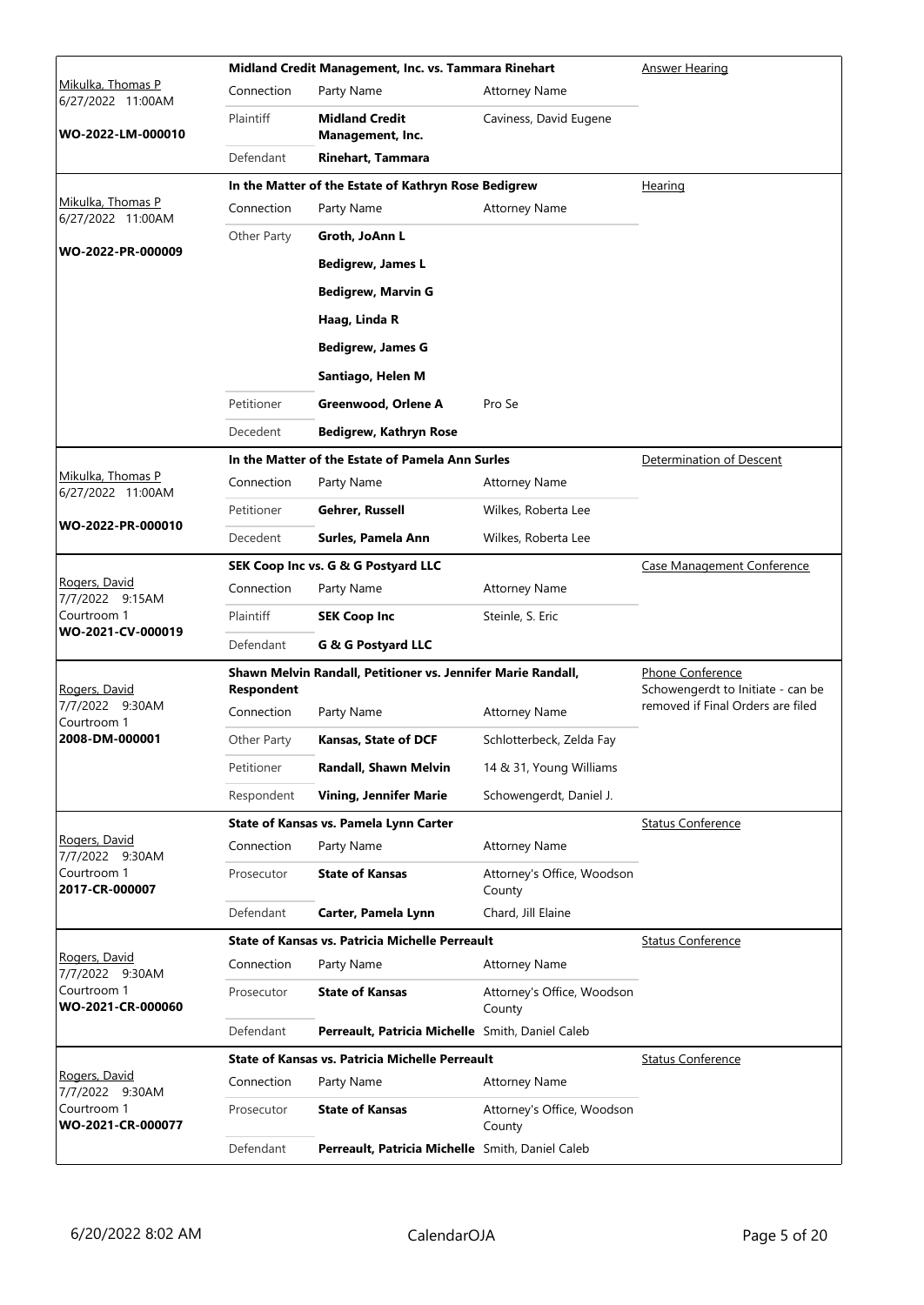|                                       |                                   | <b>SEK Coop Inc vs. Curtis A Robbins</b>                       | Aid in Execution                       |                          |
|---------------------------------------|-----------------------------------|----------------------------------------------------------------|----------------------------------------|--------------------------|
| Rogers, David<br>7/7/2022 9:30AM      | Connection                        | Party Name                                                     | <b>Attorney Name</b>                   |                          |
| Courtroom 1                           | Plaintiff                         | <b>SEK Coop Inc</b>                                            | Steinle, S. Eric                       |                          |
| WO-2021-CV-000020                     | Defendant                         | <b>Robbins, Curtis A</b>                                       |                                        |                          |
| Rogers, David                         | <b>Benteman</b>                   | In the Matter of the Marriage of Lisa A Benteman vs. Matthew L |                                        | Divorce Uncontested      |
| 7/7/2022 9:30AM<br>Courtroom 1        | Connection                        | Party Name                                                     | <b>Attorney Name</b>                   |                          |
| WO-2022-DM-000005                     | Petitioner                        | Benteman, Lisa A                                               | Pro Se                                 |                          |
|                                       | Respondent                        | <b>Benteman, Matthew L</b>                                     |                                        |                          |
|                                       | Sealed ********* Sealed ********* |                                                                |                                        | Permanency - 1           |
| Mikulka, Thomas P<br>7/8/2022 1:30PM  | Connection                        | Party Name                                                     | <b>Attorney Name</b>                   |                          |
| 2020-JC-000003                        | Child in Need<br>of Care          | <b>Sealed</b>                                                  | Manbeck, Jacob Thomas                  |                          |
|                                       | Other Party                       | <b>Sealed</b>                                                  | Bideau-Kepley, Kenna<br><b>Breanne</b> |                          |
|                                       |                                   | <b>Sealed</b>                                                  | Smith, Daniel Caleb                    |                          |
|                                       | Petitioner                        | <b>Sealed</b>                                                  | Attorney's Office, Woodson<br>County   |                          |
|                                       | Sealed ********* Sealed ********* |                                                                |                                        | Permanency - 1           |
| Mikulka, Thomas P<br>7/8/2022 1:30PM  | Connection                        | Party Name                                                     | <b>Attorney Name</b>                   |                          |
| 2020-JC-000004                        | Child in Need<br>of Care          | <b>Sealed</b>                                                  | Manbeck, Jacob Thomas                  |                          |
|                                       | Other Party                       | <b>Sealed</b>                                                  | Bideau-Kepley, Kenna<br><b>Breanne</b> |                          |
|                                       |                                   | <b>Sealed</b>                                                  | Smith, Daniel Caleb                    |                          |
|                                       | Petitioner                        | <b>Sealed</b>                                                  | Attorney's Office, Woodson<br>County   |                          |
|                                       | Sealed ********* Sealed ********* |                                                                |                                        | <u>Permanency - 1</u>    |
| Mikulka, Thomas P<br>7/8/2022 1:30PM  | Connection                        | Party Name                                                     | <b>Attorney Name</b>                   |                          |
| 2020-JC-000005                        | Child in Need<br>of Care          | <b>Sealed</b>                                                  | Manbeck, Jacob Thomas                  |                          |
|                                       | Other Party                       | <b>Sealed</b>                                                  | Bideau-Kepley, Kenna<br><b>Breanne</b> |                          |
|                                       |                                   | <b>Sealed</b>                                                  | Smith, Daniel Caleb                    |                          |
|                                       | Petitioner                        | <b>Sealed</b>                                                  | Attorney's Office, Woodson<br>County   |                          |
|                                       |                                   | <b>State of Kansas vs. Tony Ray Lacrone</b>                    |                                        | <b>Status Conference</b> |
| Mikulka, Thomas P<br>7/11/2022 9:00AM | Connection                        | Party Name                                                     | <b>Attorney Name</b>                   | Pay/Appear               |
| 2020-CR-000038                        | Prosecutor                        | <b>State of Kansas</b>                                         | Attorney's Office, Woodson<br>County   |                          |
|                                       | Defendant                         | Lacrone, Tony Ray                                              | Clover, Timothy Dale                   |                          |
|                                       |                                   | <b>State of Kansas vs. Amanda Nicole Vestweber</b>             |                                        | <b>First Appearance</b>  |
| Mikulka, Thomas P<br>7/11/2022 9:00AM | Connection                        | Party Name                                                     | <b>Attorney Name</b>                   |                          |
| WO-2022-CR-000040                     | Prosecutor                        | <b>State of Kansas</b>                                         | Attorney's Office, Woodson<br>County   |                          |
|                                       | Defendant                         | Vestweber, Amanda Nicole                                       |                                        |                          |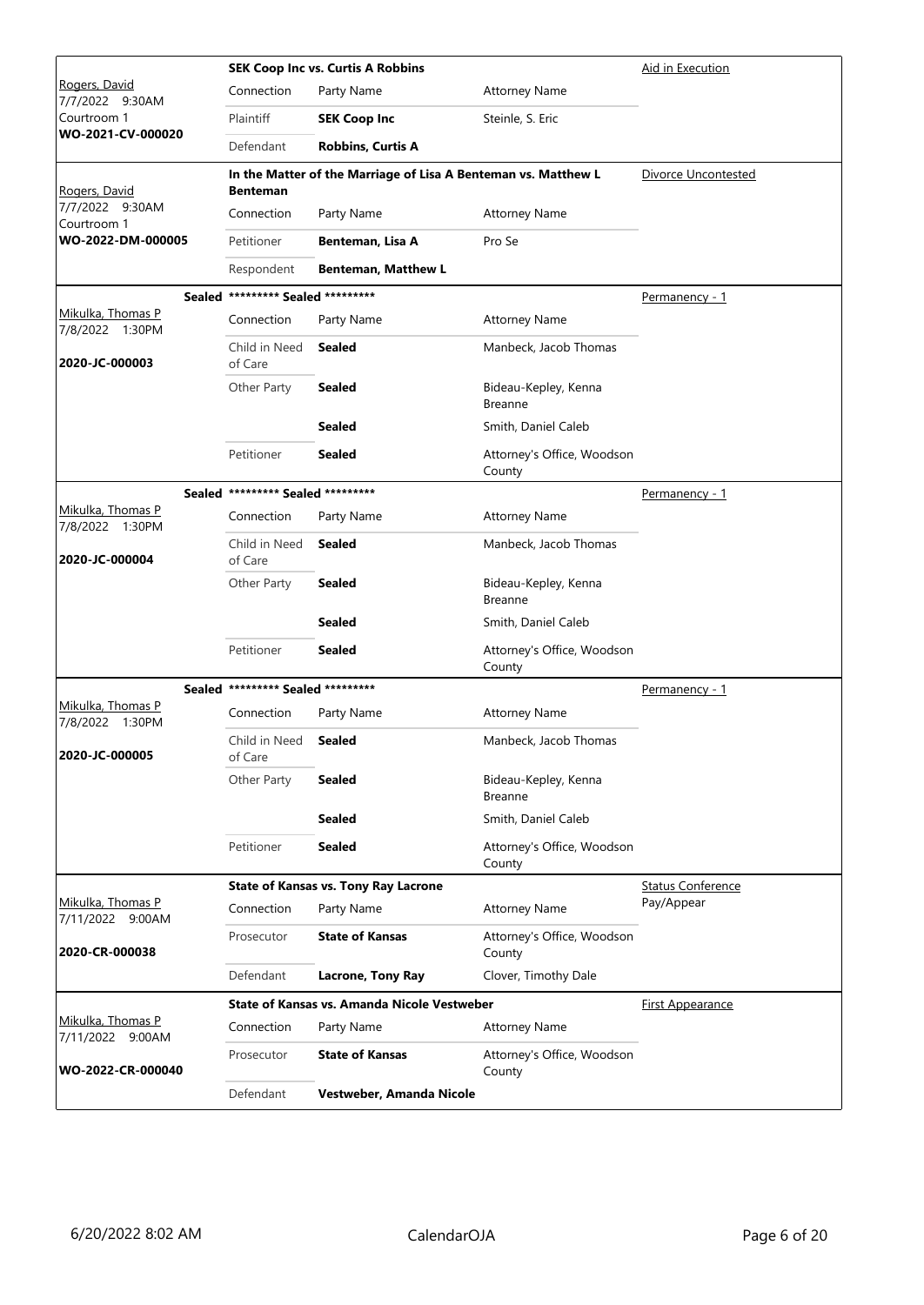|                                          |            | State of Kansas vs. Dennis Kyle Marker               | <u>First Appearance</u>              |                           |
|------------------------------------------|------------|------------------------------------------------------|--------------------------------------|---------------------------|
| Mikulka, Thomas P<br>7/11/2022<br>9:00AM | Connection | Party Name                                           | <b>Attorney Name</b>                 |                           |
| WO-2022-CR-000042                        | Prosecutor | <b>State of Kansas</b>                               | Attorney's Office, Woodson<br>County |                           |
|                                          | Defendant  | <b>Marker, Dennis Kyle</b>                           | Dunn, William F.                     |                           |
|                                          |            | State of Kansas vs. Johnathon Taylor                 |                                      | First Appearance          |
| Mikulka, Thomas P<br>7/11/2022 9:00AM    | Connection | Party Name                                           | <b>Attorney Name</b>                 |                           |
| WO-2022-TR-000063                        | Prosecutor | <b>State of Kansas</b>                               | Attorney's Office, Woodson<br>County |                           |
|                                          | Defendant  | Taylor, Johnathon                                    |                                      |                           |
|                                          |            | <b>State of Kansas vs. Phillip C Cantrell</b>        |                                      | <b>First Appearance</b>   |
| Mikulka, Thomas P<br>7/11/2022 9:00AM    | Connection | Party Name                                           | <b>Attorney Name</b>                 |                           |
| WO-2022-TR-000067                        | Prosecutor | <b>State of Kansas</b>                               | Attorney's Office, Woodson<br>County |                           |
|                                          | Defendant  | <b>Cantrell, Phillip C</b>                           |                                      |                           |
|                                          |            | <b>State of Kansas vs. Gale Smith</b>                |                                      | <u>First Appearance</u>   |
| Mikulka, Thomas P<br>7/11/2022 9:00AM    | Connection | Party Name                                           | <b>Attorney Name</b>                 |                           |
| WO-2022-TR-000074                        | Prosecutor | <b>State of Kansas</b>                               | Attorney's Office, Woodson<br>County |                           |
|                                          | Defendant  | Smith, Gale                                          |                                      |                           |
|                                          |            | State of Kansas vs. Jason Mitchell Riedinger         |                                      | <b>Status Conference</b>  |
| Mikulka, Thomas P<br>7/11/2022 9:30AM    | Connection | Party Name                                           | <b>Attorney Name</b>                 | Zoom                      |
| 2015-CR-000019                           | Prosecutor | <b>State of Kansas</b>                               | Attorney's Office, Woodson<br>County |                           |
|                                          | Defendant  | Riedinger, Jason Mitchell                            | Clover, Timothy Dale                 |                           |
|                                          |            | <b>State of Kansas vs. Gage Daniel Matlock</b>       |                                      | <b>Status Conference</b>  |
| Mikulka, Thomas P<br>7/11/2022 9:30AM    | Connection | Party Name                                           | <b>Attorney Name</b>                 | Zoom                      |
| 2018-CR-000046                           | Prosecutor | <b>State of Kansas</b>                               | Attorney's Office, Woodson<br>County |                           |
|                                          | Defendant  | <b>Matlock, Gage Daniel</b>                          | Manbeck, Jacob Thomas                |                           |
|                                          |            | State of Kansas vs. Christina Carla Passantino       |                                      | <b>Status Conference</b>  |
| Mikulka, Thomas P<br>7/11/2022 9:30AM    | Connection | Party Name                                           | <b>Attorney Name</b>                 | Probation Revocation Zoom |
|                                          | Prosecutor | <b>State of Kansas</b>                               | Mc Vay, Kendall Moran                |                           |
| 2019-TR-000235                           | Defendant  | Passantino, Christina Carla Clover, Timothy Dale     |                                      |                           |
|                                          |            | <b>State of Kansas vs. Zechariah Lee Hockersmith</b> |                                      | <b>Status Conference</b>  |
| Mikulka, Thomas P<br>7/11/2022 9:30AM    | Connection | Party Name                                           | <b>Attorney Name</b>                 | Zoom                      |
| 2020-CR-000047                           | Prosecutor | <b>State of Kansas</b>                               | Attorney's Office, Woodson<br>County |                           |
|                                          | Defendant  | Hockersmith, Zechariah<br>Lee                        | Clover, Timothy Dale                 |                           |
|                                          |            | <b>State of Kansas vs. Donald Darrel Diebolt</b>     |                                      | <b>Status Conference</b>  |
| Mikulka, Thomas P<br>7/11/2022 9:30AM    | Connection | Party Name                                           | <b>Attorney Name</b>                 | Zoom                      |
| WO-2021-CR-000084                        | Prosecutor | <b>State of Kansas</b>                               | Attorney's Office, Woodson<br>County |                           |
|                                          | Defendant  | <b>Diebolt, Donald Darrel</b>                        | Chard, Jill Elaine                   |                           |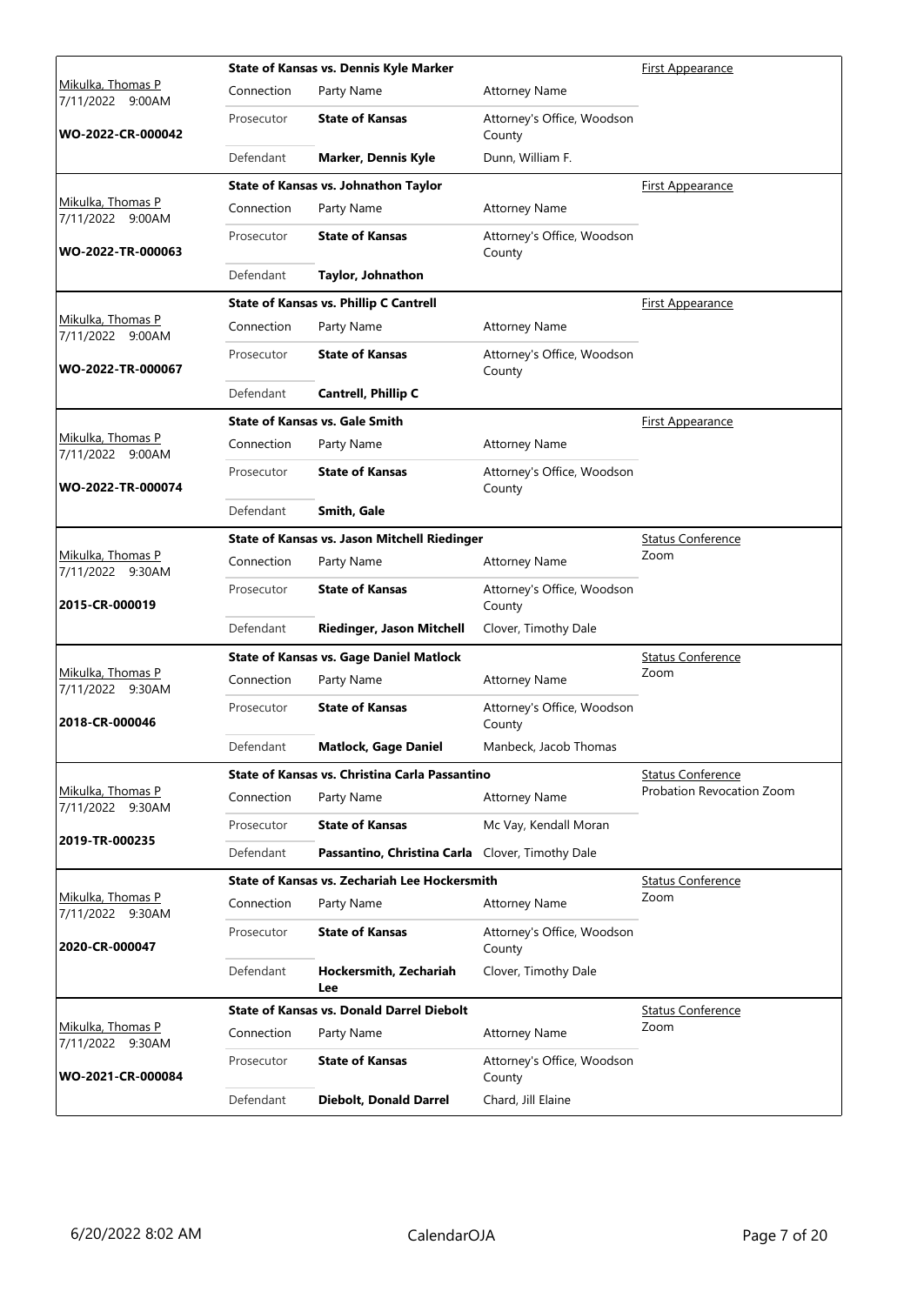|                                       | <b>State of Kansas vs. Brittany Nicole Hawkins</b> | Diversion - Status                           |                                      |                          |
|---------------------------------------|----------------------------------------------------|----------------------------------------------|--------------------------------------|--------------------------|
| Mikulka, Thomas P<br>7/11/2022 9:30AM | Connection                                         | Party Name                                   | <b>Attorney Name</b>                 | Zoom                     |
| WO-2021-TR-000086                     | Prosecutor                                         | <b>State of Kansas</b>                       | Attorney's Office, Woodson<br>County |                          |
|                                       | Defendant                                          | <b>Hawkins, Brittany Nicole</b>              | Manbeck, Jacob Thomas                |                          |
|                                       |                                                    | <b>State of Kansas vs. Seth A Haynes</b>     |                                      | Hearing                  |
| Mikulka, Thomas P<br>7/11/2022 9:30AM | Connection                                         | Party Name                                   | <b>Attorney Name</b>                 | Pay/Appear - Zoom        |
| WO-2021-TR-000210                     | Prosecutor                                         | <b>State of Kansas</b>                       | Attorney's Office, Woodson<br>County |                          |
|                                       | Defendant                                          | Haynes, Seth A                               | Cooper, Marcus Blake                 |                          |
|                                       |                                                    | State of Kansas vs. Jason Lee Outlan         |                                      | <b>Status Conference</b> |
| Mikulka, Thomas P<br>7/11/2022 9:30AM | Connection                                         | Party Name                                   | <b>Attorney Name</b>                 |                          |
| WO-2021-TR-000285                     | Prosecutor                                         | <b>State of Kansas</b>                       | Attorney's Office, Woodson<br>County |                          |
|                                       | Defendant                                          | Outlan, Jason Lee                            | Chard, Jill Elaine                   |                          |
|                                       |                                                    | State of Kansas vs. Christopher Nolan Melson |                                      | <b>Status Conference</b> |
| Mikulka, Thomas P<br>7/11/2022 9:30AM | Connection                                         | Party Name                                   | <b>Attorney Name</b>                 |                          |
| WO-2022-CR-000005                     | Prosecutor                                         | <b>State of Kansas</b>                       | Attorney's Office, Woodson<br>County |                          |
|                                       | Defendant                                          | Melson, Christopher Nolan Chard, Jill Elaine |                                      |                          |
|                                       |                                                    | <b>State of Kansas vs. Kevin M Gilchrist</b> |                                      | <b>Status Conference</b> |
| Mikulka, Thomas P<br>7/11/2022 9:30AM | Connection                                         | Party Name                                   | <b>Attorney Name</b>                 | Zoom                     |
| WO-2022-CR-000017                     | Prosecutor                                         | <b>State of Kansas</b>                       | Attorney's Office, Woodson<br>County |                          |
|                                       | Defendant                                          | <b>Gilchrist, Kevin M</b>                    | Chard, Jill Elaine                   |                          |
|                                       | Public<br>Defender                                 | <b>Public Defender, SEK</b>                  |                                      |                          |
|                                       |                                                    | State of Kansas vs. Michael Wayne Fisher     |                                      | <b>Status Conference</b> |
| Mikulka, Thomas P<br>7/11/2022 9:30AM | Connection                                         | Party Name                                   | <b>Attorney Name</b>                 | Zoom                     |
| WO-2022-CR-000019                     | Prosecutor                                         | <b>State of Kansas</b>                       | Attorney's Office, Woodson<br>County |                          |
|                                       | Defendant                                          | <b>Fisher, Michael Wayne</b>                 | Chard, Jill Elaine                   |                          |
|                                       |                                                    | <b>State of Kansas vs. Kevin M Gilchrist</b> |                                      | <b>Status Conference</b> |
| Mikulka, Thomas P<br>7/11/2022 9:30AM | Connection                                         | Party Name                                   | <b>Attorney Name</b>                 | Zoom                     |
| WO-2022-CR-000039                     | Prosecutor                                         | <b>State of Kansas</b>                       | Attorney's Office, Woodson<br>County |                          |
|                                       | Defendant                                          | <b>Gilchrist, Kevin M</b>                    | Chard, Jill Elaine                   |                          |
|                                       |                                                    | State of Kansas vs. Joseph Allen Wilson      |                                      | <b>Status Conference</b> |
| Mikulka, Thomas P<br>7/11/2022 9:30AM | Connection                                         | Party Name                                   | <b>Attorney Name</b>                 | Zoom                     |
| WO-2022-CR-000041                     | Prosecutor                                         | <b>State of Kansas</b>                       | Attorney's Office, Woodson<br>County |                          |
|                                       | Defendant                                          | Wilson, Joseph Allen                         | Griebat, Jeb Cameron                 |                          |
|                                       |                                                    | In the Matter of Ashton Daniel Fansler       |                                      | <b>Status Conference</b> |
| Mikulka, Thomas P<br>7/11/2022 9:30AM | Connection                                         | Party Name                                   | <b>Attorney Name</b>                 | Zoom                     |
| WO-2022-JV-000001                     | Prosecutor                                         | <b>State of Kansas</b>                       | Attorney's Office, Woodson<br>County |                          |
|                                       | Juvenile<br>Offender                               | <b>Fansler, Ashton Daniel</b>                | Clover, Timothy Dale                 |                          |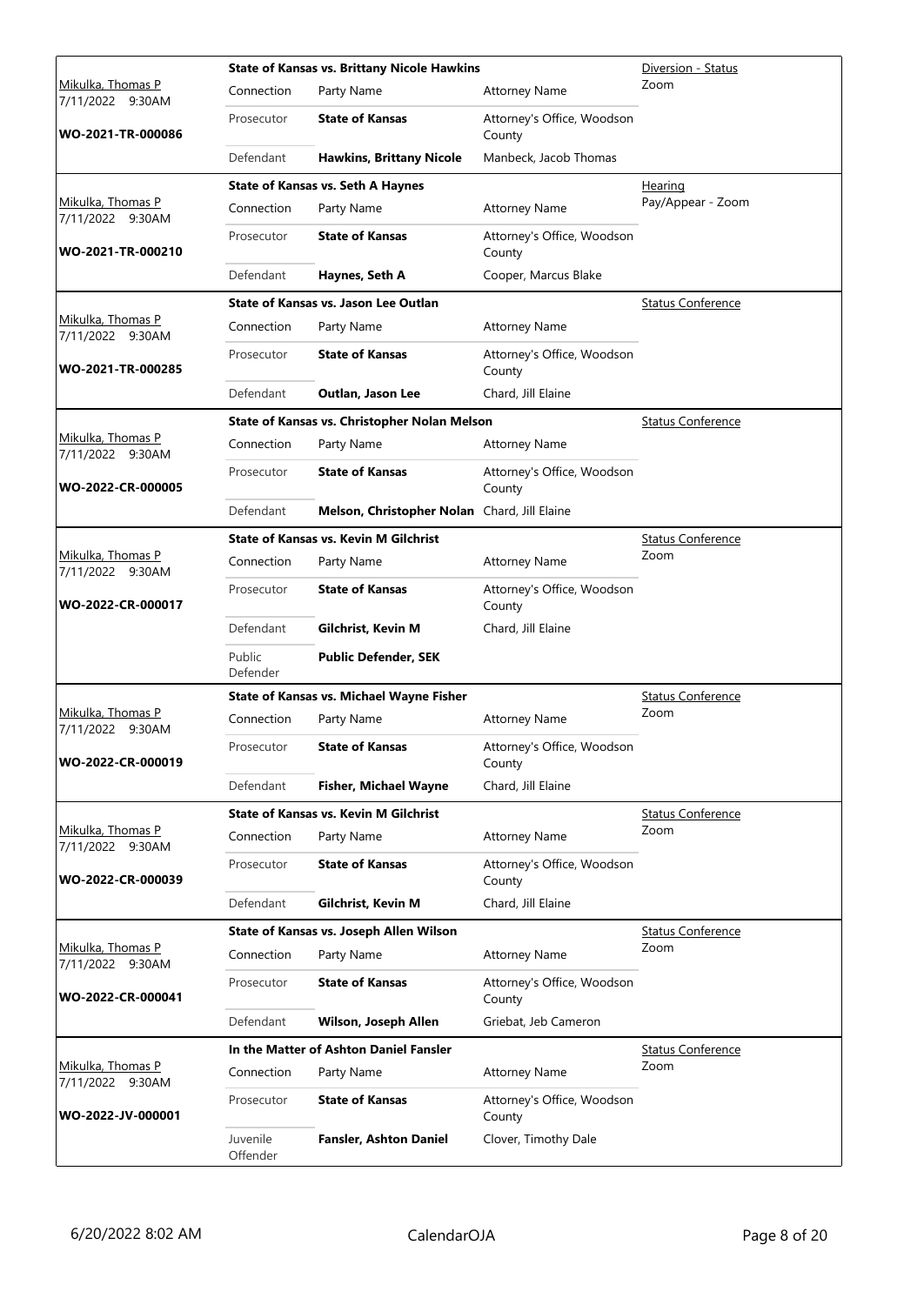|                                        |                                   | In the Matter of Gauge Landon Lopez           | <b>Status Conference</b>               |                                    |
|----------------------------------------|-----------------------------------|-----------------------------------------------|----------------------------------------|------------------------------------|
| Mikulka, Thomas P<br>7/11/2022 9:30AM  | Connection                        | Party Name                                    | <b>Attorney Name</b>                   | Zoom                               |
| WO-2022-JV-000002                      | Prosecutor                        | <b>State of Kansas</b>                        | Attorney's Office, Woodson<br>County   |                                    |
|                                        | Juvenile<br>Offender              | Lopez, Gauge Landon                           | Smith, Daniel Caleb                    |                                    |
|                                        |                                   | <b>State of Kansas vs. Christopher Melson</b> |                                        | <b>Status Conference</b>           |
| Mikulka, Thomas P<br>7/11/2022 9:30AM  | Connection                        | Party Name                                    | <b>Attorney Name</b>                   |                                    |
| WO-2022-TR-000011                      | Prosecutor                        | <b>State of Kansas</b>                        | Attorney's Office, Woodson<br>County   |                                    |
|                                        | Defendant                         | <b>Melson, Christopher</b>                    | Chard, Jill Elaine                     |                                    |
|                                        |                                   | State of Kansas vs. Bobby J Coe               |                                        | <b>Status Conference</b>           |
| Mikulka, Thomas P<br>7/11/2022 9:30AM  | Connection                        | Party Name                                    | <b>Attorney Name</b>                   | Zoom                               |
| WO-2022-TR-000028                      | Prosecutor                        | <b>State of Kansas</b>                        | Attorney's Office, Woodson<br>County   |                                    |
|                                        | Defendant                         | Coe, Bobby J                                  | Witt, Jay Dee                          |                                    |
|                                        | Public<br>Defender                | <b>Public Defender, SEK</b>                   |                                        |                                    |
|                                        | Sealed ********* Sealed ********* |                                               |                                        | <b>Status Conference</b>           |
| Mikulka, Thomas P<br>7/11/2022 10:00AM | Connection                        | Party Name                                    | <b>Attorney Name</b>                   | Zoom                               |
| 2019-JC-000001                         | Child in Need<br>of Care          | <b>Sealed</b>                                 | Manbeck, Jacob Thomas                  |                                    |
|                                        | Other Party                       | <b>Sealed</b>                                 | Griebat, Jeb Cameron                   |                                    |
|                                        |                                   | <b>Sealed</b>                                 | Gillett, Jill Ranee                    |                                    |
|                                        |                                   | <b>Sealed</b>                                 |                                        |                                    |
|                                        | Petitioner                        | <b>Sealed</b>                                 | Attorney's Office, Woodson<br>County   |                                    |
|                                        | Sealed ********* Sealed ********* |                                               |                                        | <b>Status Conference</b>           |
| Mikulka, Thomas P                      | Connection                        | Party Name                                    | <b>Attorney Name</b>                   | Zoom                               |
| 7/11/2022 10:00AM<br>2019-JC-000002    | Child in Need<br>of Care          | Sealed                                        | Manbeck, Jacob Thomas                  |                                    |
|                                        | Other Party                       | <b>Sealed</b>                                 | Griebat, Jeb Cameron                   |                                    |
|                                        |                                   | <b>Sealed</b>                                 | Gillett, Jill Ranee                    |                                    |
|                                        |                                   | <b>Sealed</b>                                 |                                        |                                    |
|                                        | Petitioner                        | <b>Sealed</b>                                 | Attorney's Office, Woodson<br>County   |                                    |
|                                        | Sealed ********* Sealed ********* |                                               |                                        | <b>Termination Parental Rights</b> |
| Mikulka, Thomas P                      | Connection                        | Party Name                                    | <b>Attorney Name</b>                   |                                    |
| 7/11/2022 10:00AM<br>WO-2020-JC-000006 | Child in Need<br>of Care          | <b>Sealed</b>                                 | Clover, Timothy Dale                   |                                    |
|                                        | Petitioner                        | <b>Sealed</b>                                 | Attorney's Office, Woodson<br>County   |                                    |
|                                        | Permanent                         | <b>Sealed</b>                                 | Smith, Daniel Caleb                    |                                    |
|                                        | Custodian                         | Sealed                                        | Bideau-Kepley, Kenna<br><b>Breanne</b> |                                    |
|                                        | Guardian Ad<br>Litem              | <b>Sealed</b>                                 |                                        |                                    |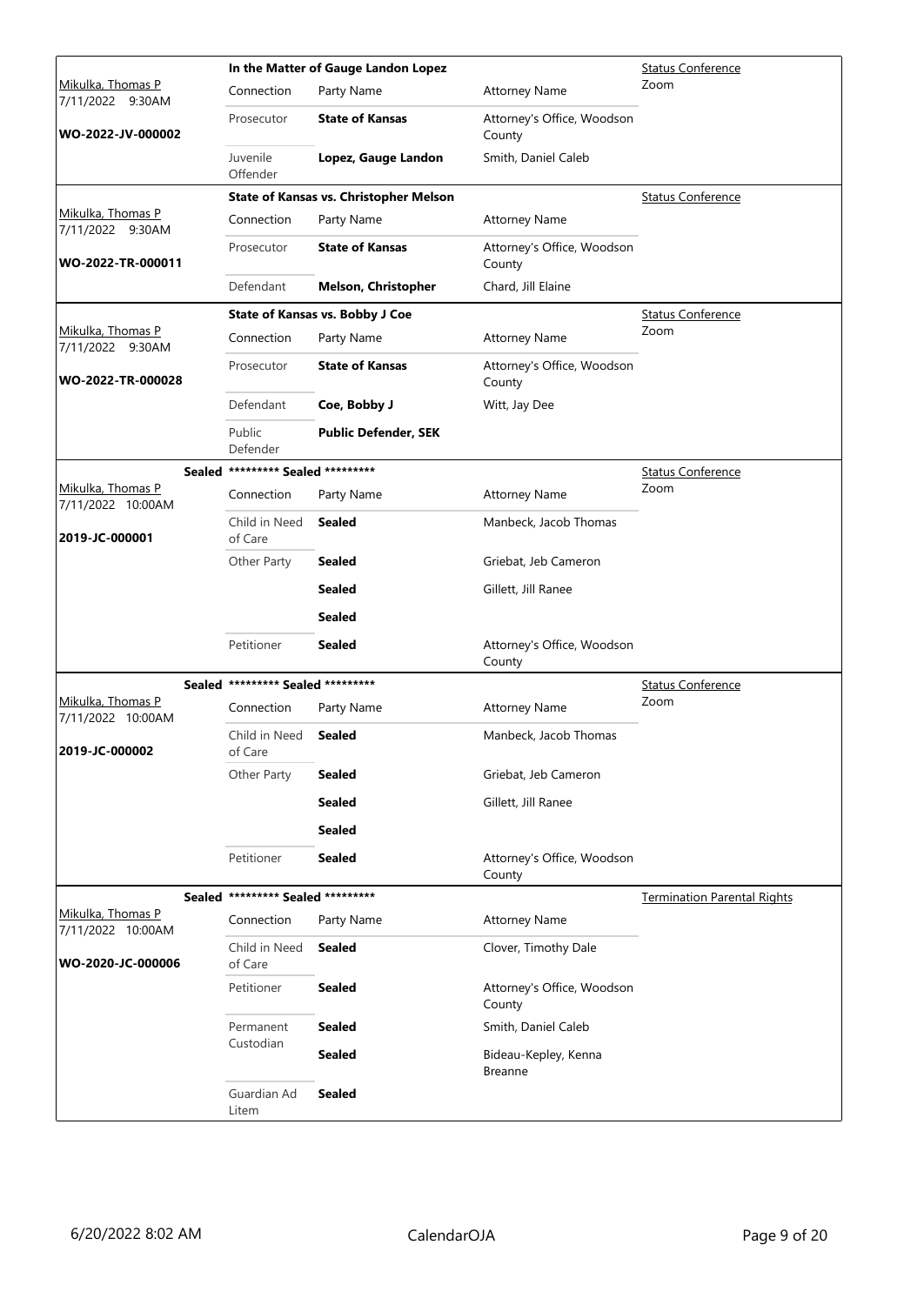|                                        | Sealed ********* Sealed ********* |                                              |                                        | <b>Termination Parental Rights</b> |
|----------------------------------------|-----------------------------------|----------------------------------------------|----------------------------------------|------------------------------------|
| Mikulka, Thomas P<br>7/11/2022 10:00AM | Connection                        | Party Name                                   | <b>Attorney Name</b>                   |                                    |
| WO-2020-JC-000007                      | Child in Need<br>of Care          | <b>Sealed</b>                                | Duncan, Brian Piccolo                  |                                    |
|                                        | Petitioner                        | <b>Sealed</b>                                | Attorney's Office, Woodson<br>County   |                                    |
|                                        | Permanent<br>Custodian            | <b>Sealed</b>                                | Bideau-Kepley, Kenna<br><b>Breanne</b> |                                    |
|                                        | Guardian Ad                       | <b>Sealed</b>                                |                                        |                                    |
|                                        | Litem                             | <b>Sealed</b>                                |                                        |                                    |
|                                        | Sealed ********* Sealed ********* |                                              |                                        | <b>Termination Parental Rights</b> |
| Mikulka, Thomas P<br>7/11/2022 10:00AM | Connection                        | Party Name                                   | <b>Attorney Name</b>                   |                                    |
| WO-2020-JC-000008                      | Child in Need<br>of Care          | <b>Sealed</b>                                | Duncan, Brian Piccolo                  |                                    |
|                                        | Petitioner                        | <b>Sealed</b>                                | Attorney's Office, Woodson<br>County   |                                    |
|                                        | Permanent<br>Custodian            | <b>Sealed</b>                                | Bideau-Kepley, Kenna<br><b>Breanne</b> |                                    |
|                                        |                                   | <b>Sealed</b>                                | Smith, Daniel Caleb                    |                                    |
|                                        | Guardian Ad                       | <b>Sealed</b>                                |                                        |                                    |
|                                        | Litem                             | <b>Sealed</b>                                |                                        |                                    |
|                                        | Sealed ********* Sealed ********* |                                              |                                        | <b>Adjudication - Court</b>        |
| Mikulka, Thomas P<br>7/11/2022 10:00AM | Connection                        | Party Name                                   | <b>Attorney Name</b>                   | Zoom - Status                      |
| WO-2022-JC-000002                      | Child in Need<br>of Care          | <b>Sealed</b>                                | Clover, Timothy Dale                   |                                    |
|                                        | Petitioner                        | <b>Sealed</b>                                | Attorney's Office, Woodson<br>County   |                                    |
|                                        | Guardian Ad<br>Litem              | <b>Sealed</b>                                |                                        |                                    |
|                                        |                                   | <b>LVNV Funding LLC vs. Tara Smith</b>       |                                        | <b>Answer Hearing</b>              |
| Mikulka, Thomas P<br>7/11/2022 11:00AM | Connection                        | Party Name                                   | <b>Attorney Name</b>                   |                                    |
|                                        | Plaintiff                         | <b>LVNV Funding LLC</b>                      | York, Brandon Michael                  |                                    |
| WO-2022-LM-000015                      | Defendant                         | Smith, Tara                                  |                                        |                                    |
|                                        |                                   | <b>State of Kansas vs. Jesse James Adams</b> |                                        | <b>Bench Trial</b>                 |
| Mikulka, Thomas P<br>7/11/2022 1:30PM  | Connection                        | Party Name                                   | <b>Attorney Name</b>                   |                                    |
| 2019-CR-000008                         | Prosecutor                        | <b>State of Kansas</b>                       | Attorney's Office, Woodson<br>County   |                                    |
|                                        | Defendant                         | <b>Adams, Jesse James</b>                    | Battitori, Edward Joseph               |                                    |
|                                        |                                   | <b>State of Kansas vs. Jesse James Adams</b> |                                        | <b>Bench Trial</b>                 |
| Mikulka, Thomas P<br>7/11/2022 1:30PM  | Connection                        | Party Name                                   | <b>Attorney Name</b>                   |                                    |
| 2019-CR-000029                         | Prosecutor                        | <b>State of Kansas</b>                       | Attorney's Office, Woodson<br>County   |                                    |
|                                        | Defendant                         | <b>Adams, Jesse James</b>                    | Battitori, Edward Joseph               |                                    |
|                                        |                                   | <b>State of Kansas vs. Jesse James Adams</b> |                                        | <b>Bench Trial</b>                 |
| Mikulka, Thomas P<br>7/11/2022 1:30PM  | Connection                        | Party Name                                   | <b>Attorney Name</b>                   |                                    |
| 2019-TR-000253                         | Prosecutor                        | <b>State of Kansas</b>                       | Attorney's Office, Woodson<br>County   |                                    |
|                                        | Defendant                         | <b>Adams, Jesse James</b>                    | Battitori, Edward Joseph               |                                    |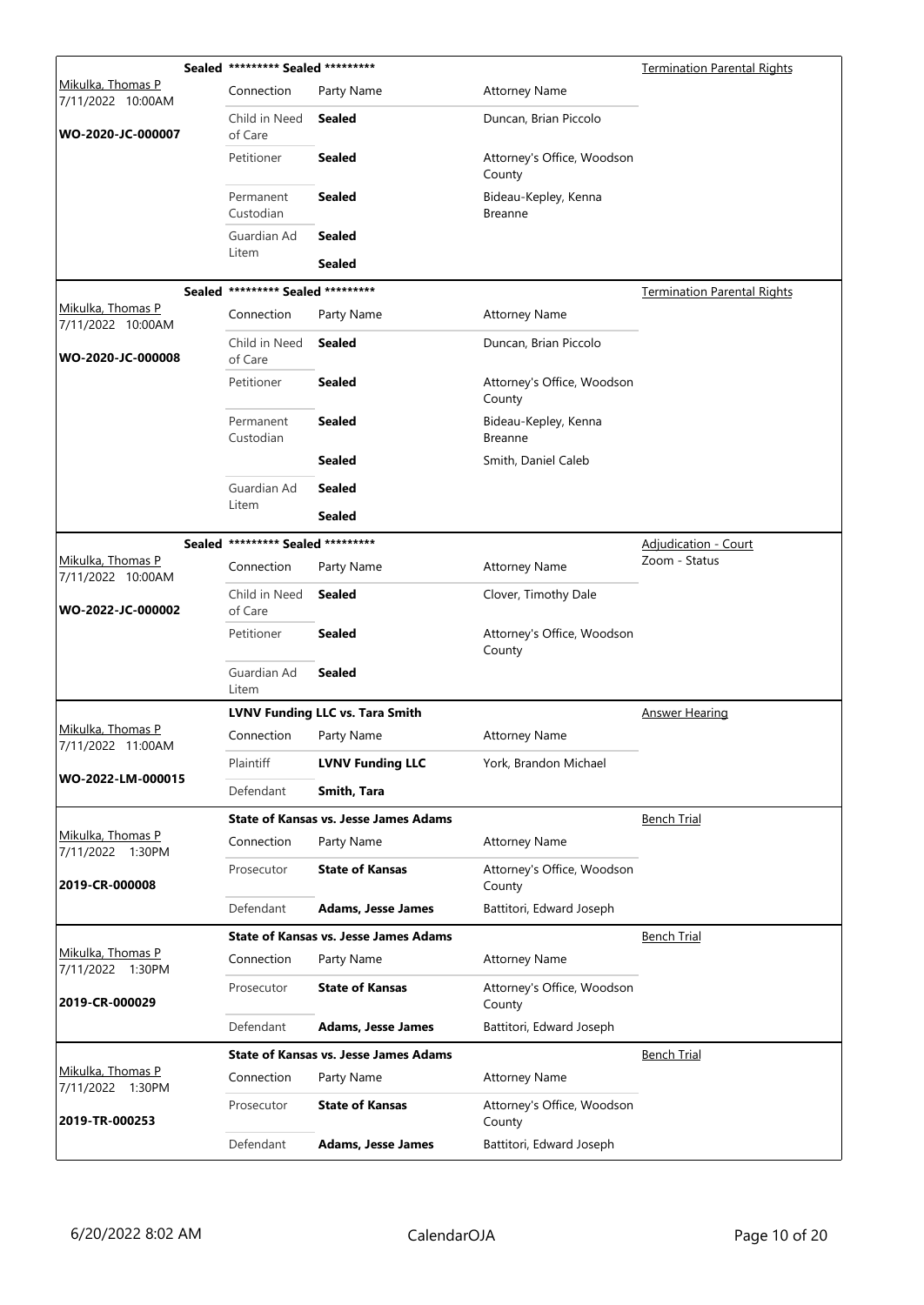|                                       |                    | State of Kansas vs. Joshua Wayne Capps Sr           |                                      | Probation - Violation    |
|---------------------------------------|--------------------|-----------------------------------------------------|--------------------------------------|--------------------------|
| Mikulka, Thomas P<br>7/11/2022 1:30PM | Connection         | Party Name                                          | <b>Attorney Name</b>                 | Zoom                     |
| 2020-TR-000008                        | Prosecutor         | <b>State of Kansas</b>                              | Attorney's Office, Woodson<br>County |                          |
|                                       | Defendant          | Capps, Joshua Wayne, Sr                             | Manbeck, Jacob Thomas                |                          |
|                                       |                    | <b>State of Kansas vs. Jesse James Adams</b>        |                                      | <b>Bench Trial</b>       |
| Mikulka, Thomas P<br>7/11/2022 1:30PM | Connection         | Party Name                                          | <b>Attorney Name</b>                 |                          |
| 2020-TR-000012                        | Prosecutor         | <b>State of Kansas</b>                              | Attorney's Office, Woodson<br>County |                          |
|                                       | Defendant          | <b>Adams, Jesse James</b>                           | Battitori, Edward Joseph             |                          |
|                                       |                    | State of Kansas vs. Stephen Leroy Koder             |                                      | Preliminary Hearing (CR) |
| Mikulka, Thomas P<br>7/11/2022 1:30PM | Connection         | Party Name                                          | <b>Attorney Name</b>                 |                          |
| WO-2022-CR-000035                     | Prosecutor         | <b>State of Kansas</b>                              | Attorney's Office, Woodson<br>County |                          |
|                                       | Defendant          | Koder, Stephen Leroy                                | Griebat, Jeb Cameron                 |                          |
|                                       |                    | <b>State of Kansas vs. Rebecca A Stewart</b>        |                                      | <u>First Appearance</u>  |
| Mikulka, Thomas P<br>7/18/2022 9:00AM | Connection         | Party Name                                          | <b>Attorney Name</b>                 | Zoom                     |
|                                       | Prosecutor         | <b>State of Kansas</b>                              |                                      |                          |
| WO-2022-TR-000039                     | Defendant          | Stewart, Rebecca A                                  |                                      |                          |
|                                       |                    | <b>State of Kansas vs. Danyel Aaron Lund</b>        |                                      | <b>Status Conference</b> |
| Mikulka, Thomas P<br>7/18/2022 9:30AM | Connection         | Party Name                                          | <b>Attorney Name</b>                 | Pay/Appear - Zoom        |
| 2019-CR-000023                        | Prosecutor         | <b>State of Kansas</b>                              | Attorney's Office, Woodson<br>County |                          |
|                                       | Defendant          | Lund, Danyel Aaron                                  | Clover, Timothy Dale                 |                          |
|                                       |                    | <b>State of Kansas vs. Bradley Speer</b>            |                                      | <b>Status Conference</b> |
| Mikulka, Thomas P<br>7/18/2022 9:30AM | Connection         | Party Name                                          | <b>Attorney Name</b>                 | Zoom                     |
| WO-2021-CR-000039                     | Prosecutor         | <b>State of Kansas</b>                              | Attorney's Office, Woodson<br>County |                          |
|                                       | Defendant          | <b>Speer, Bradley</b>                               | Clover, Timothy Dale                 |                          |
|                                       |                    | State of Kansas vs. Destini Myredia Bailey          |                                      | Hearing                  |
| Mikulka, Thomas P<br>7/18/2022 9:30AM | Connection         | Party Name                                          | <b>Attorney Name</b>                 | Pay / Appear             |
| WO-2021-CR-000068                     | Prosecutor         | <b>State of Kansas</b>                              | Attorney's Office, Woodson<br>County |                          |
|                                       | Defendant          | <b>Bailey, Destini Myredia</b>                      | Smith, Daniel Caleb                  |                          |
|                                       |                    | <b>State of Kansas vs. Austin Matthew Holmquest</b> |                                      | <b>Status Conference</b> |
| Mikulka, Thomas P<br>7/18/2022 9:30AM | Connection         | Party Name                                          | <b>Attorney Name</b>                 |                          |
| WO-2021-CR-000075                     | Prosecutor         | <b>State of Kansas</b>                              | Attorney's Office, Woodson<br>County |                          |
|                                       | Defendant          | <b>Holmquest, Austin</b><br><b>Matthew</b>          | Chard, Jill Elaine                   |                          |
|                                       | Public<br>Defender | <b>Public Defender, SEK</b>                         |                                      |                          |
|                                       |                    | State of Kansas vs. Joshua Dewayne Jones            |                                      | <b>Status Conference</b> |
| Mikulka, Thomas P<br>7/18/2022 9:30AM | Connection         | Party Name                                          | <b>Attorney Name</b>                 | Zoom                     |
| WO-2021-TR-000131                     | Prosecutor         | <b>State of Kansas</b>                              | Attorney's Office, Woodson<br>County |                          |
|                                       | Defendant          | Jones, Joshua Dewayne                               | Clover, Timothy Dale                 |                          |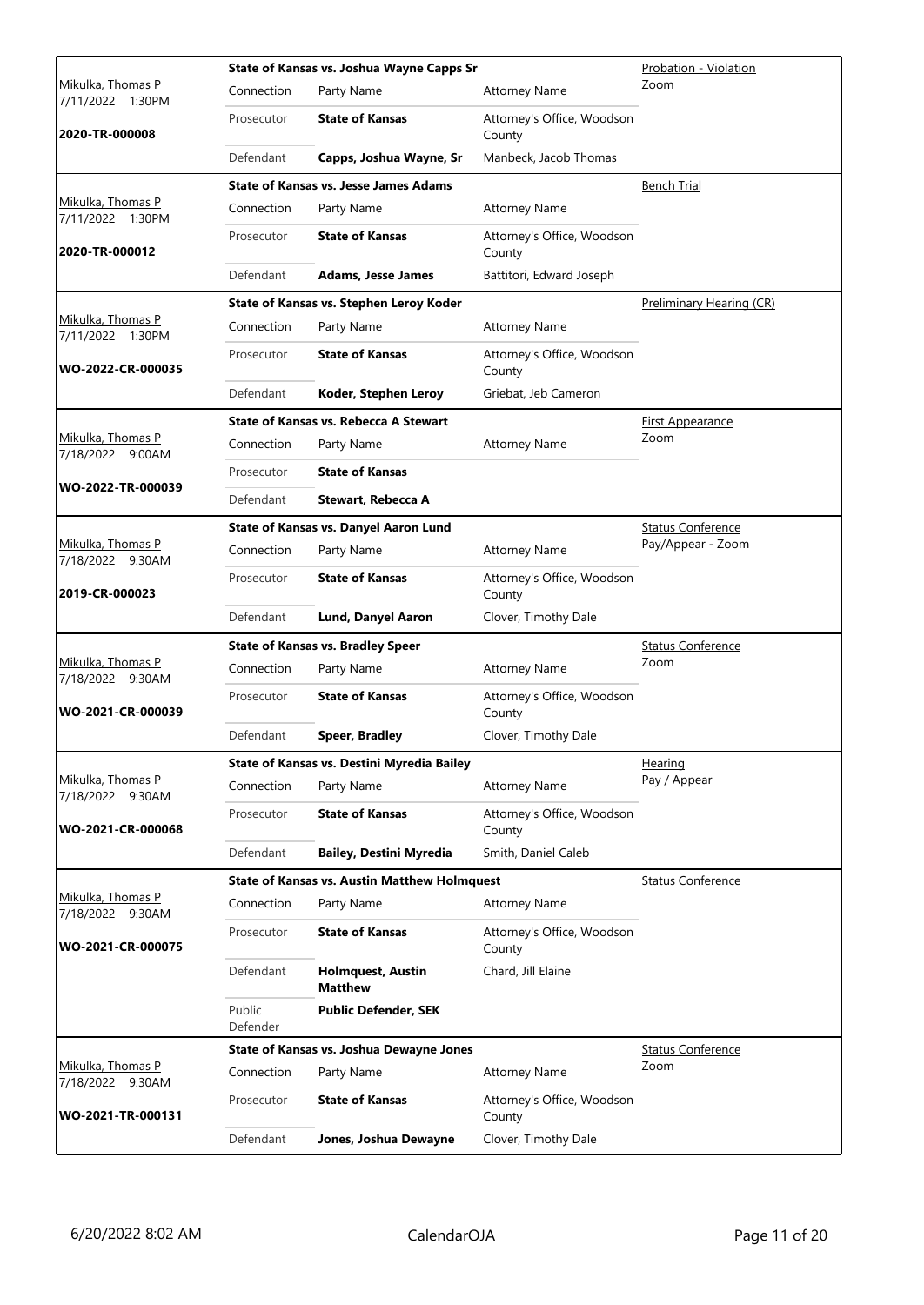|                                              |            | <b>State of Kansas vs. Don Ran Sales</b>           | <b>Final Hearing</b>                 |                          |
|----------------------------------------------|------------|----------------------------------------------------|--------------------------------------|--------------------------|
| <u>Mikulka, Thomas P</u><br>7/18/2022 9:30AM | Connection | Party Name                                         | <b>Attorney Name</b>                 | Pay/Appear ZOOM          |
| WO-2021-TR-000211                            | Prosecutor | <b>State of Kansas</b>                             | Attorney's Office, Woodson<br>County |                          |
|                                              | Defendant  | Sales, Don Ran                                     | Clover, Timothy Dale                 |                          |
|                                              |            | <b>State of Kansas vs. Rodney R Clark</b>          |                                      | Diversion - Status       |
| Mikulka, Thomas P<br>7/18/2022 9:30AM        | Connection | Party Name                                         | <b>Attorney Name</b>                 | Zoom                     |
| WO-2021-TR-000255                            | Prosecutor | <b>State of Kansas</b>                             | Attorney's Office, Woodson<br>County |                          |
|                                              | Defendant  | Clark, Rodney R                                    | Clover, Timothy Dale                 |                          |
|                                              |            | <b>State of Kansas vs. Don Ran Sales</b>           |                                      | <b>Final Hearing</b>     |
| Mikulka, Thomas P<br>7/18/2022 9:30AM        | Connection | Party Name                                         | <b>Attorney Name</b>                 | Pay/Appear ZOOM          |
| WO-2021-TR-000283                            | Prosecutor | <b>State of Kansas</b>                             | Attorney's Office, Woodson<br>County |                          |
|                                              | Defendant  | Sales, Don Ran                                     | Clover, Timothy Dale                 |                          |
|                                              |            | <b>State of Kansas vs. Kenneth Robert Glenn</b>    |                                      | Diversion - Status       |
| <u>Mikulka, Thomas P</u><br>7/18/2022 9:30AM | Connection | Party Name                                         | <b>Attorney Name</b>                 | Zoom                     |
| WO-2022-CR-000009                            | Prosecutor | <b>State of Kansas</b>                             | Attorney's Office, Woodson<br>County |                          |
|                                              | Defendant  | Glenn, Kenneth Robert                              | Clover, Timothy Dale                 |                          |
|                                              |            | State of Kansas vs. Wayne Allen Moler              |                                      | <b>Status Conference</b> |
| Mikulka, Thomas P<br>7/18/2022 9:30AM        | Connection | Party Name                                         | <b>Attorney Name</b>                 | <b>ZOOM</b>              |
| WO-2022-CR-000018                            | Prosecutor | <b>State of Kansas</b>                             | Attorney's Office, Woodson<br>County |                          |
|                                              | Defendant  | Moler, Wayne Allen                                 | Clover, Timothy Dale                 |                          |
|                                              |            | State of Kansas vs. Steven Wyatt Smith-Buchanan    |                                      | <b>Status Conference</b> |
| Mikulka, Thomas P<br>7/18/2022 9:30AM        | Connection | Party Name                                         | <b>Attorney Name</b>                 | Zoom                     |
| WO-2022-CR-000021                            | Prosecutor | <b>State of Kansas</b>                             | Attorney's Office, Woodson<br>County |                          |
|                                              | Defendant  | Smith-Buchanan, Steven<br>Wyatt                    | Clover, Timothy Dale                 |                          |
|                                              |            | <b>State of Kansas vs. Katlin Anne Overton</b>     |                                      | <b>Status Conference</b> |
| Mikulka, Thomas P<br>7/18/2022 9:30AM        | Connection | Party Name                                         | <b>Attorney Name</b>                 | Zoom                     |
| WO-2022-CR-000022                            | Prosecutor | <b>State of Kansas</b>                             | Attorney's Office, Woodson<br>County |                          |
|                                              | Defendant  | <b>Overton, Katlin Anne</b>                        | Clover, Timothy Dale                 |                          |
|                                              |            | <b>State of Kansas vs. Douglas William Stewart</b> |                                      | <b>Status Conference</b> |
| Mikulka, Thomas P<br>7/18/2022 9:30AM        | Connection | Party Name                                         | <b>Attorney Name</b>                 | Zoom                     |
| WO-2022-CR-000023                            | Prosecutor | <b>State of Kansas</b>                             | Attorney's Office, Woodson<br>County |                          |
|                                              | Defendant  | <b>Stewart, Douglas William</b>                    | Clover, Timothy Dale                 |                          |
|                                              |            | <b>State of Kansas vs. Chante Lacher Bloom</b>     |                                      | <b>Status Conference</b> |
| Mikulka, Thomas P<br>7/18/2022 9:30AM        | Connection | Party Name                                         | <b>Attorney Name</b>                 | Zoom                     |
| WO-2022-CR-000028                            | Prosecutor | <b>State of Kansas</b>                             | Attorney's Office, Woodson<br>County |                          |
|                                              | Defendant  | <b>Bloom, Chante Lacher</b>                        | Smith, Daniel Caleb                  |                          |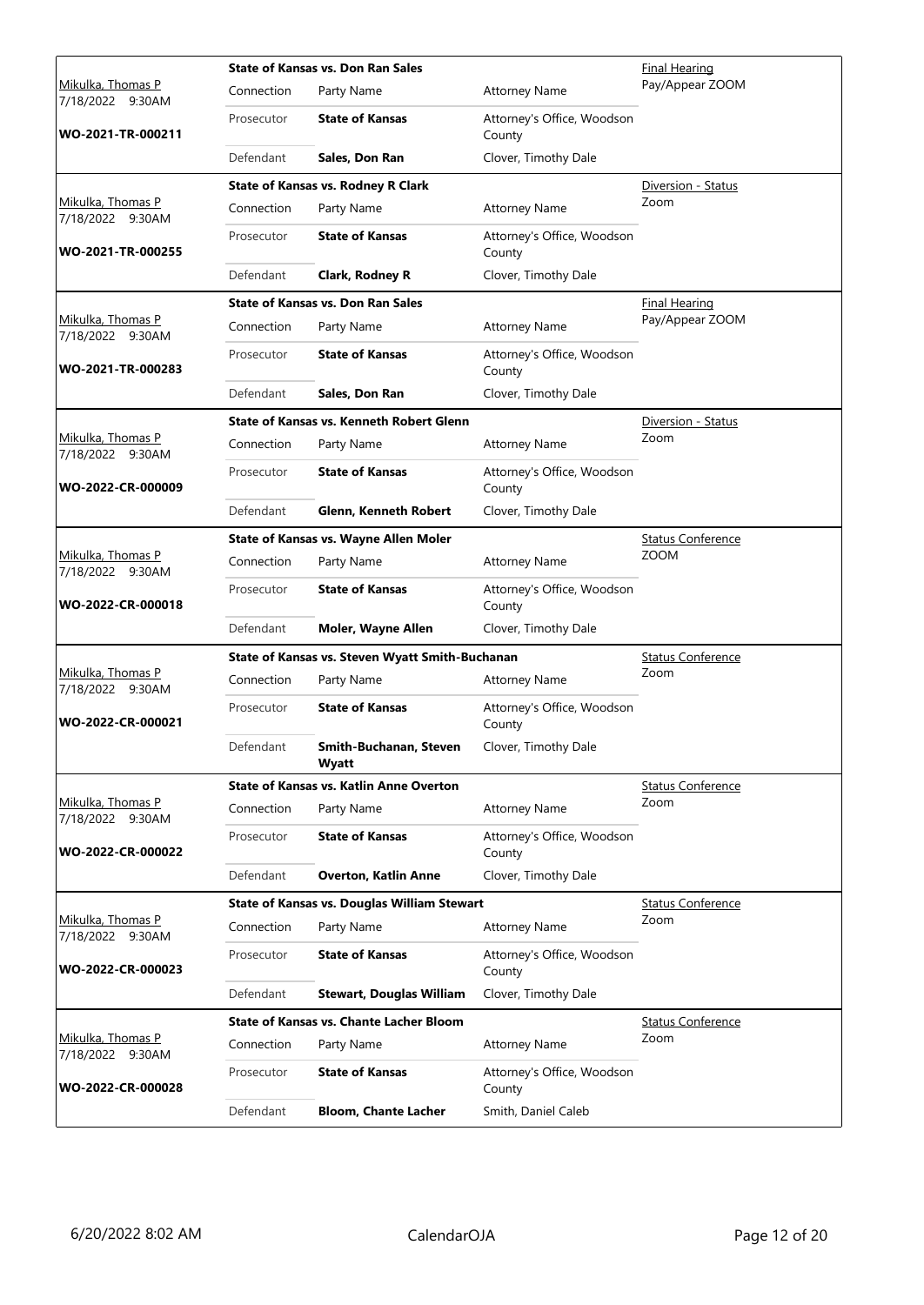|                                        |                                   | <b>State of Kansas vs. Blake Calvin Durbin</b>       | <b>Status Conference</b>             |                          |
|----------------------------------------|-----------------------------------|------------------------------------------------------|--------------------------------------|--------------------------|
| Mikulka, Thomas P<br>7/18/2022 9:30AM  | Connection                        | Party Name                                           | <b>Attorney Name</b>                 | Zoom                     |
| WO-2022-CR-000034                      | Prosecutor                        | <b>State of Kansas</b>                               | Attorney's Office, Woodson<br>County |                          |
|                                        | Defendant                         | Durbin, Blake Calvin                                 | Public Defender, SEK                 |                          |
|                                        | Public<br>Defender                | <b>Public Defender, SEK</b>                          |                                      |                          |
|                                        | Sealed ********* Sealed ********* |                                                      |                                      | Permanency - 1           |
| Mikulka, Thomas P<br>7/18/2022 10:00AM | Connection                        | Party Name                                           | <b>Attorney Name</b>                 |                          |
| 2020-JC-000001                         | Child in Need<br>of Care          | <b>Sealed</b>                                        | Clover, Timothy Dale                 |                          |
|                                        | Other Party                       | <b>Sealed</b>                                        | Griebat, Jeb Cameron                 |                          |
|                                        | Petitioner                        | <b>Sealed</b>                                        | Attorney's Office, Woodson<br>County |                          |
|                                        | Sealed ********* Sealed ********* |                                                      |                                      | <b>Status Conference</b> |
| Mikulka, Thomas P<br>7/18/2022 10:00AM | Connection                        | Party Name                                           | <b>Attorney Name</b>                 | Zoom                     |
| 2020-JV-000002                         | Other Party                       | <b>Sealed</b>                                        |                                      |                          |
|                                        | Prosecutor                        | <b>Sealed</b>                                        | Attorney's Office, Woodson<br>County |                          |
|                                        | Juvenile<br>Offender              | <b>Sealed</b>                                        | Smith, Daniel Caleb                  |                          |
|                                        | Sealed ********* Sealed ********* |                                                      |                                      | <b>Status Conference</b> |
| Mikulka, Thomas P<br>7/18/2022 10:00AM | Connection                        | Party Name                                           | <b>Attorney Name</b>                 | Zoom                     |
| WO-2021-JC-000005                      | Child in Need<br>of Care          | <b>Sealed</b>                                        | Apt, Charles H., III                 |                          |
|                                        | Petitioner                        | <b>Sealed</b>                                        | Attorney's Office, Woodson<br>County |                          |
|                                        | Guardian Ad<br>Litem              | <b>Sealed</b>                                        |                                      |                          |
|                                        | Sealed ********* Sealed ********* |                                                      |                                      | <b>Status Conference</b> |
| Mikulka, Thomas P<br>7/18/2022 10:00AM | Connection                        | Party Name                                           | <b>Attorney Name</b>                 | Zoom                     |
| WO-2021-JC-000006                      | Child in Need<br>of Care          | Sealed                                               | Apt, Charles H., III                 |                          |
|                                        | Petitioner                        | <b>Sealed</b>                                        | Attorney's Office, Woodson<br>County |                          |
|                                        | Guardian Ad<br>Litem              | <b>Sealed</b>                                        |                                      |                          |
|                                        |                                   | In the Matter of the Estate of Regina Marie Wright   |                                      | <b>Final Settlement</b>  |
| Mikulka, Thomas P<br>7/18/2022 11:00AM | Connection                        | Party Name                                           | <b>Attorney Name</b>                 |                          |
| WO-2021-PR-000023                      | Petitioner                        | Tidd, Kristi                                         | Wilkes, Roberta Lee                  |                          |
|                                        | Decedent                          | <b>Wright, Regina Marie</b>                          |                                      |                          |
|                                        |                                   | Kansas, State of DCF, et al. vs. Jeffery Scott Adams |                                      | <b>Child Support</b>     |
| Rogers, David<br>7/21/2022 9:30AM      | Connection                        | Party Name                                           | <b>Attorney Name</b>                 | Pay/Appear               |
| Courtroom 1<br>2009-DM-000011          | Interpleador                      | <b>Adams, Jeffery Scott</b>                          | Clover, Timothy Dale                 |                          |
|                                        | Petitioner                        | <b>Kansas, State of DCF</b>                          | Schlotterbeck, Zelda Fay             |                          |
|                                        |                                   | Adams, Jax L                                         |                                      |                          |
|                                        |                                   | Lewis, Jayme Ann                                     |                                      |                          |
|                                        | Respondent                        | <b>Adams, Jeffery Scott</b>                          | Clover, Timothy Dale                 |                          |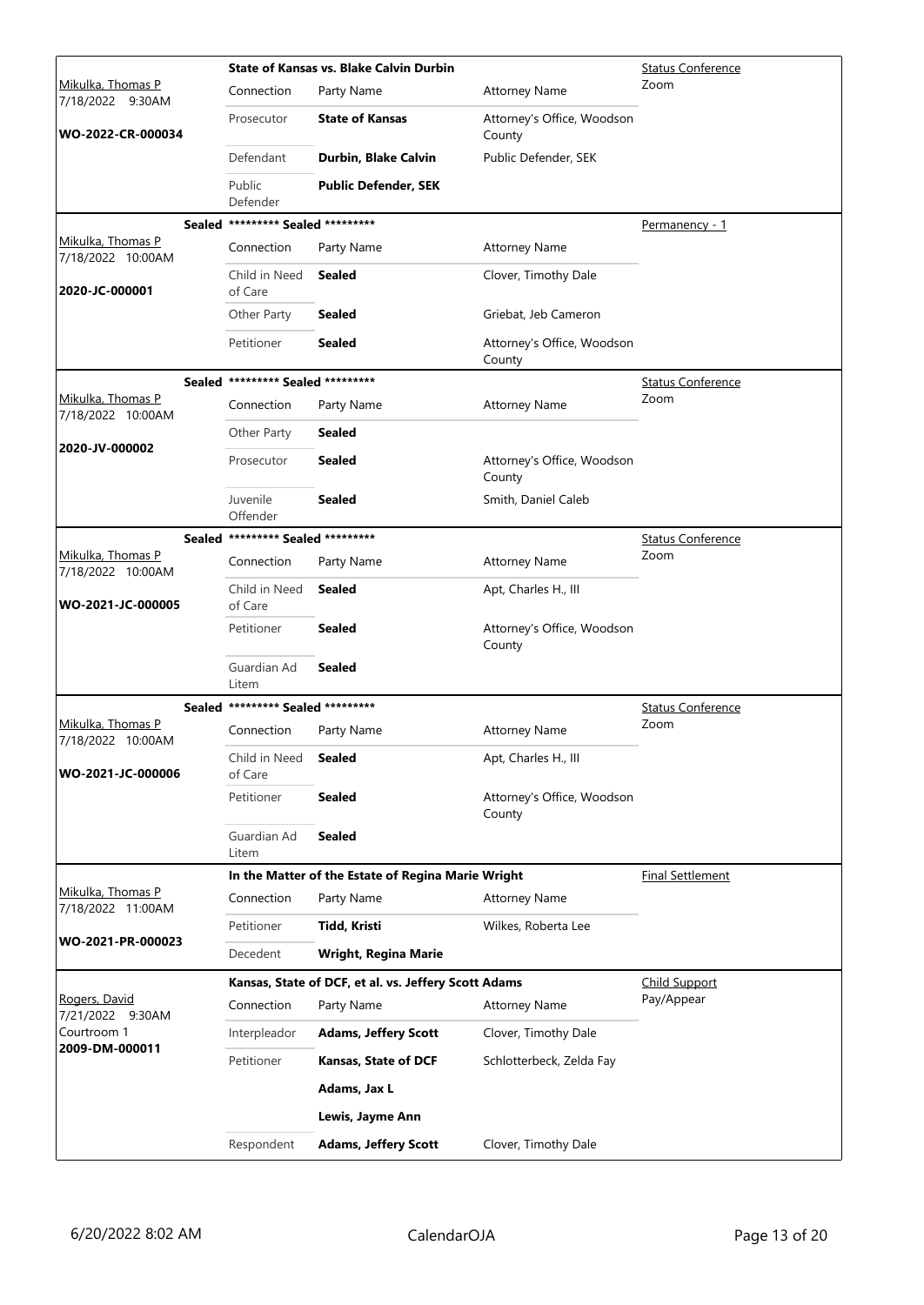| Rogers, David                         | <b>Respondent</b>                 | Kansas, State of SRS, etal., Petitioner vs. Bradley W Stevens, | <b>Status Conference</b><br>Pay/Appear |                                          |
|---------------------------------------|-----------------------------------|----------------------------------------------------------------|----------------------------------------|------------------------------------------|
| 7/21/2022 9:30AM<br>Courtroom 1       | Connection                        | Party Name                                                     | <b>Attorney Name</b>                   |                                          |
| 2010-DM-000045                        | Other Party                       | Kansas, State of DCF                                           | Mc Vay, Kendall Moran                  |                                          |
|                                       | Petitioner                        | <b>Stevens, Kayla Marrie</b>                                   | Mc Vay, Kendall Moran                  |                                          |
|                                       |                                   | Jordan, Kay Lynn                                               |                                        |                                          |
|                                       |                                   | <b>Stevens, Brandon</b><br>Christopher                         |                                        |                                          |
|                                       |                                   | <b>Stevens, Katelyn Dawn</b>                                   |                                        |                                          |
|                                       |                                   | <b>Kansas, State of DCF</b>                                    | Mc Vay, Kendall Moran                  |                                          |
|                                       | Respondent                        | <b>Stevens, Bradley Wayne</b>                                  | Duncan, Brian Piccolo                  |                                          |
| Rogers, David                         | Hunsperger, Respondent            | Joshua Dean Hunsperger, Petitioner vs. Melissa Fay Dawn Clay-  |                                        | <b>Child Support</b><br>Pay/Appear       |
| 7/21/2022 9:30AM<br>Courtroom 1       | Connection                        | Party Name                                                     | <b>Attorney Name</b>                   |                                          |
| 2012-DM-000029                        | Other Party                       | Kansas, State of DCF                                           | Schlotterbeck, Zelda Fay               |                                          |
|                                       | Petitioner                        | Hunsperger, Joshua Dean                                        | 14 & 31, Young Williams                |                                          |
|                                       | Respondent                        | Hunsperger, Melissa Fay<br>Dawn                                | Clover, Timothy Dale                   |                                          |
|                                       | Sealed ********* Sealed ********* |                                                                |                                        | <b>Status Conference</b>                 |
| Rogers, David<br>7/21/2022 9:30AM     | Connection                        | Party Name                                                     | <b>Attorney Name</b>                   | Can be removed if Journal Entry<br>filed |
| Courtroom 1<br>2020-DM-000004         | Petitioner                        | Sealed                                                         | Duncan, Brian Piccolo                  |                                          |
|                                       |                                   | <b>Sealed</b>                                                  | Heim, Bret Alan                        |                                          |
|                                       | Respondent                        | <b>Sealed</b>                                                  | Kent, Janay J.                         |                                          |
|                                       | Guardian Ad<br>Litem              | <b>Sealed</b>                                                  |                                        |                                          |
|                                       |                                   | Destiny M Cramer, et al. vs. Korey Hunziker                    |                                        | <b>Status Conference</b>                 |
| Rogers, David<br>7/21/2022 9:30AM     | Connection                        | Party Name                                                     | <b>Attorney Name</b>                   | Can be removed if Journal Entry<br>filed |
| Courtroom 1<br>2020-DM-000005         | Petitioner                        | <b>Cramer, Destiny M</b>                                       | Duncan, Brian Piccolo                  |                                          |
|                                       |                                   | Hunziker, Maverick                                             | Heim, Bret Alan                        |                                          |
|                                       | Respondent                        | Hunziker, Korey                                                | Kent, Janay J.                         |                                          |
|                                       |                                   | <b>State of Kansas vs. Donald E Smith</b>                      |                                        | First Appearance                         |
| Mikulka, Thomas P<br>7/25/2022 9:00AM | Connection                        | Party Name                                                     | <b>Attorney Name</b>                   |                                          |
| WO-2022-CR-000043                     | Prosecutor                        | <b>State of Kansas</b>                                         | Attorney's Office, Woodson<br>County   |                                          |
|                                       | Defendant                         | <b>Smith, Donald E</b>                                         |                                        |                                          |
| Mikulka, Thomas P                     | Sealed ********* Sealed ********* |                                                                |                                        | Bond - Appearance                        |
| 7/25/2022 9:00AM                      | Connection                        | Party Name                                                     | Attorney Name                          |                                          |
| WO-2022-MR-000036                     | Prosecutor                        | Sealed                                                         | Attorney's Office, Woodson<br>County   |                                          |
|                                       | Defendant                         | Sealed                                                         |                                        |                                          |
| Mikulka, Thomas P                     |                                   | State of Kansas vs. Malachi Isaiah Davis                       |                                        | <b>Status Conference</b><br>Zoom         |
| 7/25/2022 9:30AM                      | Connection                        | Party Name                                                     | <b>Attorney Name</b>                   |                                          |
| 2020-CR-000036                        | Prosecutor                        | <b>State of Kansas</b>                                         | Attorney's Office, Woodson<br>County   |                                          |
|                                       | Defendant                         | Davis, Malachi Isaiah                                          | Manbeck, Jacob Thomas                  |                                          |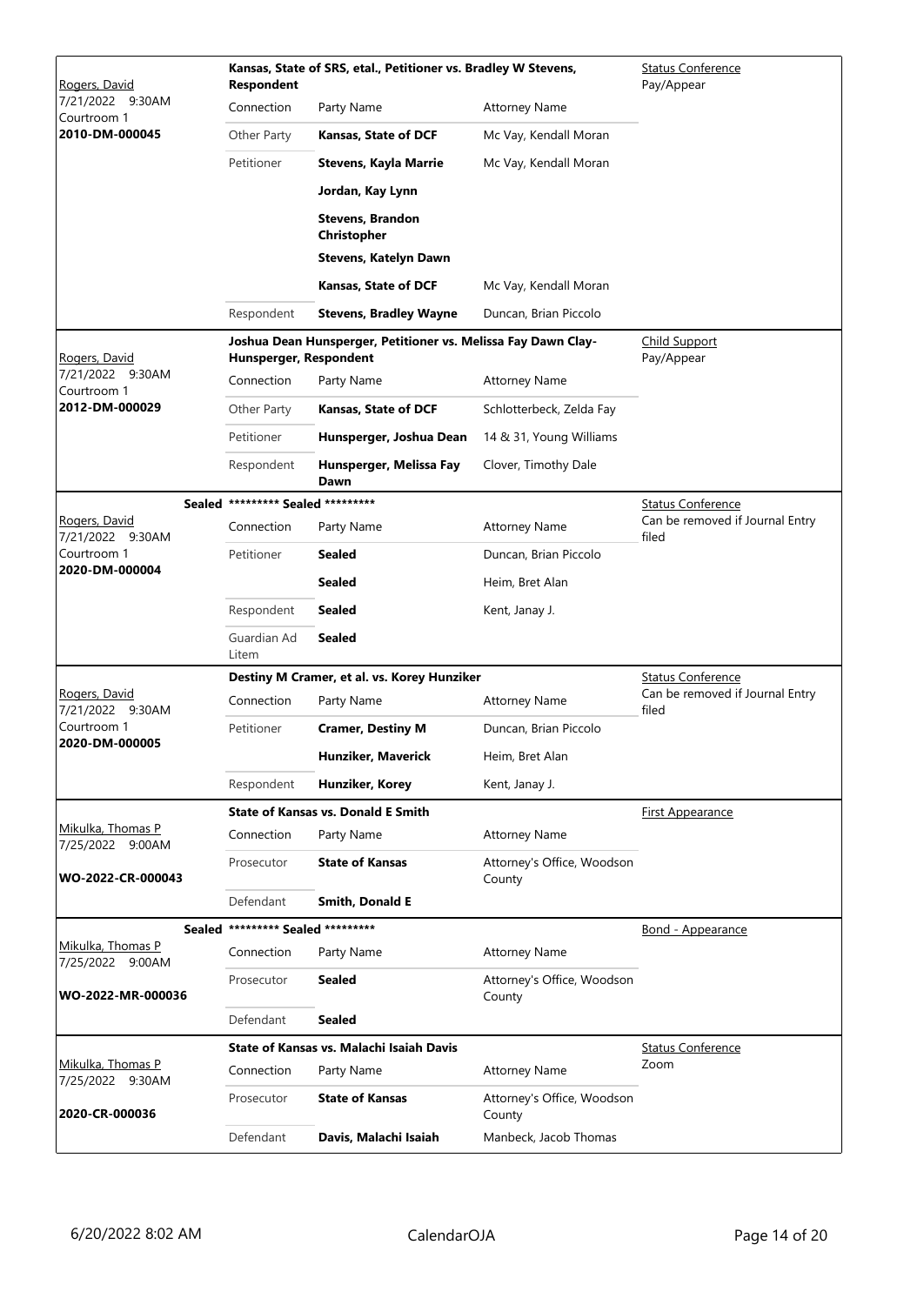|                                              | State of Kansas vs. Malachi Isaiah Davis |                                                |                                      | <b>Status Conference</b> |
|----------------------------------------------|------------------------------------------|------------------------------------------------|--------------------------------------|--------------------------|
| <u>Mikulka, Thomas P</u><br>7/25/2022 9:30AM | Connection                               | Party Name                                     | <b>Attorney Name</b>                 | Zoom                     |
| 2020-CR-000050                               | Prosecutor                               | <b>State of Kansas</b>                         | Attorney's Office, Woodson<br>County |                          |
|                                              | Defendant                                | Davis, Malachi Isaiah                          | Manbeck, Jacob Thomas                |                          |
|                                              |                                          | <b>State of Kansas vs. Harry Earl Drake</b>    |                                      | Diversion - Status       |
| Mikulka, Thomas P<br>7/25/2022 9:30AM        | Connection                               | Party Name                                     | <b>Attorney Name</b>                 | Zoom                     |
| 2020-TR-000068                               | Prosecutor                               | <b>State of Kansas</b>                         | Attorney's Office, Woodson<br>County |                          |
|                                              | Defendant                                | Drake, Harry Earl                              | Johnson, Robert Edward, II           |                          |
|                                              |                                          | <b>State of Kansas vs. Randy Lyle Driskell</b> |                                      | <b>Diversion</b>         |
| Mikulka, Thomas P<br>7/25/2022 9:30AM        | Connection                               | Party Name                                     | <b>Attorney Name</b>                 | Zoom                     |
| 2020-TR-000069                               | Prosecutor                               | <b>State of Kansas</b>                         | Attorney's Office, Woodson<br>County |                          |
|                                              | Defendant                                | Driskell, Randy Lyle                           | Johnson, Robert Edward, II           |                          |
|                                              |                                          | State of Kansas vs. Malachi Isaiah Davis       |                                      | <b>Status Conference</b> |
| <u>Mikulka, Thomas P</u><br>7/25/2022 9:30AM | Connection                               | Party Name                                     | <b>Attorney Name</b>                 | Zoom                     |
| WO-2021-CR-000008                            | Prosecutor                               | <b>State of Kansas</b>                         | Attorney's Office, Woodson<br>County |                          |
|                                              | Defendant                                | Davis, Malachi Isaiah                          | Manbeck, Jacob Thomas                |                          |
|                                              |                                          | State of Kansas vs. Joseph Michael Neal        |                                      | <b>Status Conference</b> |
| Mikulka, Thomas P<br>7/25/2022 9:30AM        | Connection                               | Party Name                                     | <b>Attorney Name</b>                 | Zoom                     |
| WO-2021-CR-000059                            | Prosecutor                               | <b>State of Kansas</b>                         | Attorney's Office, Woodson<br>County |                          |
|                                              | Defendant                                | Neal, Joseph Michael                           | Johnson, Robert Edward, II           |                          |
|                                              |                                          | <b>State of Kansas vs. Harry E Drake</b>       |                                      | Diversion - Status       |
| Mikulka, Thomas P<br>7/25/2022 9:30AM        | Connection                               | Party Name                                     | <b>Attorney Name</b>                 | Zoom                     |
| WO-2021-TR-000192                            | Prosecutor                               | <b>State of Kansas</b>                         | Attorney's Office, Woodson<br>County |                          |
|                                              | Defendant                                | <b>Drake, Harry E</b>                          | Johnson, Robert Edward, II           |                          |
|                                              |                                          | <b>State of Kansas vs. James L Specht</b>      |                                      | <b>Status Conference</b> |
| Mikulka, Thomas P<br>7/25/2022 9:30AM        | Connection                               | Party Name                                     | <b>Attorney Name</b>                 | Zoom                     |
| WO-2022-CR-000006                            | Prosecutor                               | <b>State of Kansas</b>                         | Attorney's Office, Woodson<br>County |                          |
|                                              | Defendant                                | Specht, James L                                | Apt, Charles H., III                 |                          |
|                                              |                                          | <b>State of Kansas vs. Colby Joe Welton</b>    |                                      | Diversion - Status       |
| Mikulka, Thomas P<br>7/25/2022 9:30AM        | Connection                               | Party Name                                     | <b>Attorney Name</b>                 |                          |
| WO-2022-CR-000008                            | Prosecutor                               | <b>State of Kansas</b>                         | Attorney's Office, Woodson<br>County |                          |
|                                              | Defendant                                | <b>Welton, Colby Joe</b>                       | Griebat, Jeb Cameron                 |                          |
|                                              |                                          | State of Kansas vs. Joshua Dean Hunsperger     |                                      | <b>Status Conference</b> |
| Mikulka, Thomas P<br>7/25/2022 9:30AM        | Connection                               | Party Name                                     | <b>Attorney Name</b>                 | Zoom                     |
| WO-2022-CR-000016                            | Prosecutor                               | <b>State of Kansas</b>                         | Attorney's Office, Woodson<br>County |                          |
|                                              | Defendant                                | Hunsperger, Joshua Dean                        | Shirley, Mary Ann Becker             |                          |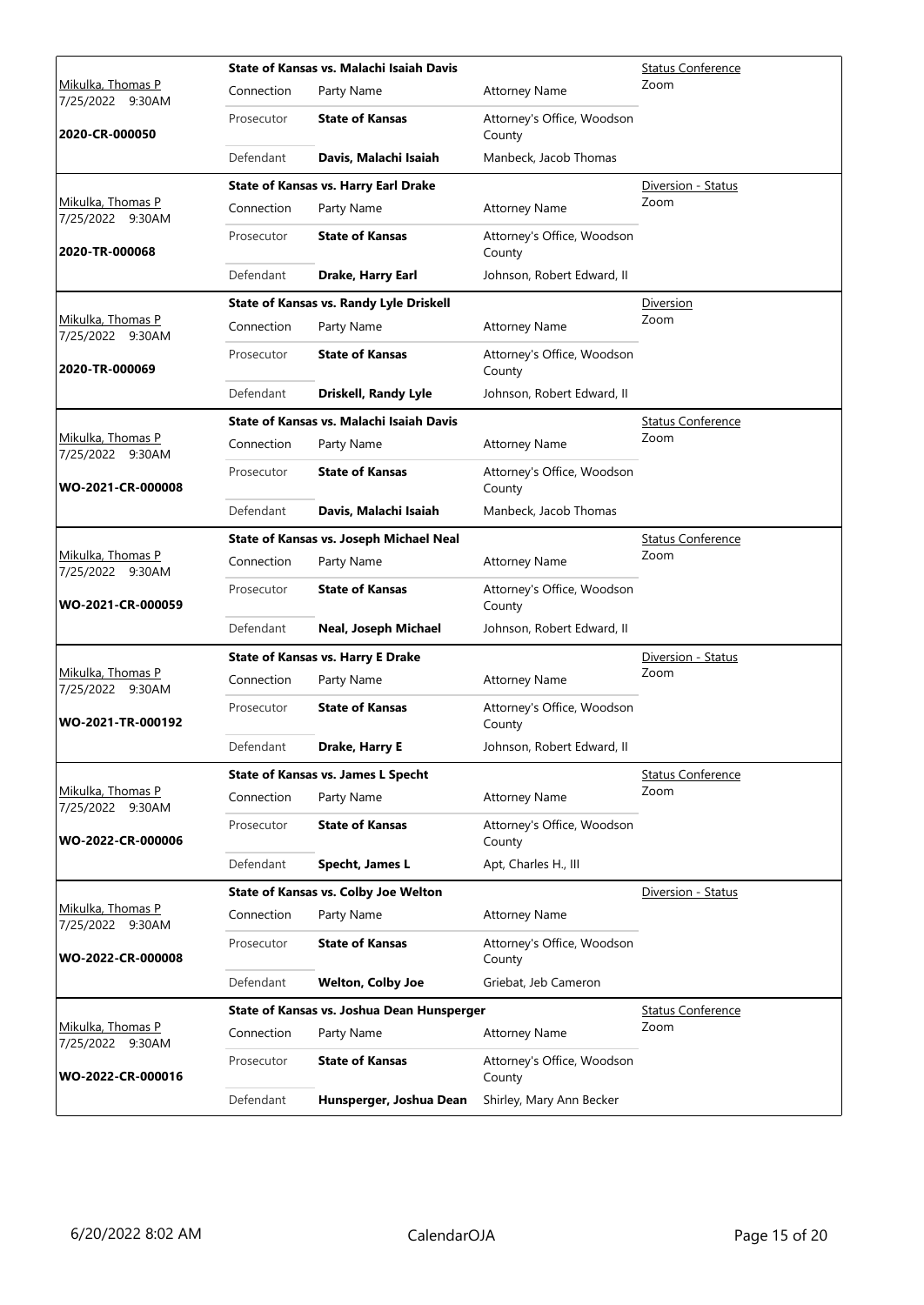|                                          | <b>State of Kansas vs. Jacob Daniel Brown</b> |                                                 |                                           | <b>Status Conference</b> |
|------------------------------------------|-----------------------------------------------|-------------------------------------------------|-------------------------------------------|--------------------------|
| Mikulka, Thomas P<br>7/25/2022<br>9:30AM | Connection                                    | Party Name                                      | <b>Attorney Name</b>                      | Zoom                     |
| WO-2022-CR-000032                        | Prosecutor                                    | <b>State of Kansas</b>                          | Attorney's Office, Woodson<br>County      |                          |
|                                          | Defendant                                     | Brown, Jacob Daniel                             | Griebat, Jeb Cameron                      |                          |
|                                          |                                               | <b>State of Kansas vs. Jacob Daniel Brown</b>   |                                           | Status Conference        |
| Mikulka, Thomas P<br>7/25/2022 9:30AM    | Connection                                    | Party Name                                      | <b>Attorney Name</b>                      | Zoom                     |
| WO-2022-TR-000047                        | Prosecutor                                    | <b>State of Kansas</b>                          | Attorney's Office, Woodson<br>County      |                          |
|                                          | Defendant                                     | Brown, Jacob Daniel                             | Griebat, Jeb Cameron                      |                          |
|                                          |                                               | <b>State of Kansas vs. Troy Michael Payne</b>   |                                           | <b>Bench Trial</b>       |
| Mikulka, Thomas P<br>7/25/2022 1:30PM    | Connection                                    | Party Name                                      | <b>Attorney Name</b>                      |                          |
| WO-2021-CR-000065                        | Prosecutor                                    | <b>State of Kansas</b>                          | Attorney's Office, Woodson<br>County      |                          |
|                                          | Defendant                                     | Payne, Troy Michael                             | Manbeck, Jacob Thomas                     |                          |
|                                          | Sealed ********* Sealed *********             |                                                 |                                           | <b>Adoption</b>          |
| Mikulka, Thomas P<br>7/25/2022 1:30PM    | Connection                                    | Party Name                                      | <b>Attorney Name</b>                      | Contested                |
|                                          | Subject                                       | Sealed                                          | Williams, Lisa Marie                      |                          |
| WO-2022-AD-000002                        | Petitioner                                    | Sealed                                          | Williams, Lisa Marie                      |                          |
|                                          | Sealed ********* Sealed *********             |                                                 |                                           | Adoption                 |
| Mikulka, Thomas P<br>7/25/2022 1:30PM    | Connection                                    | Party Name                                      | <b>Attorney Name</b>                      | Contested                |
|                                          | Subject                                       | Sealed                                          | Williams, Lisa Marie                      |                          |
| WO-2022-AD-000003                        | Petitioner                                    | <b>Sealed</b>                                   | Williams, Lisa Marie                      |                          |
|                                          |                                               |                                                 |                                           |                          |
|                                          |                                               | Nancy Fife-Eagle vs. Jeff Aaron Shepard         |                                           | Oral Argument            |
| Rogers, David                            | Connection                                    | Party Name                                      | <b>Attorney Name</b>                      |                          |
| 7/26/2022 9:30AM                         | Plaintiff                                     | Fife-Eagle, Nancy                               | Duncan, Brian Piccolo                     |                          |
| 2017-CV-000021                           | Defendant                                     | <b>Shepard, Jeff Aaron</b>                      | Bideau, David J.                          |                          |
|                                          |                                               | <b>Western Surety Company</b>                   | Duncan, Brian Piccolo                     |                          |
|                                          |                                               | Fife, Nathan                                    | Duncan, Brian Piccolo                     |                          |
|                                          |                                               |                                                 |                                           |                          |
|                                          |                                               | <b>Stockebrand, Elizabeth Fife</b>              |                                           |                          |
| Rogers, David                            | Connection                                    | In the Matter of the Estate of Herbert Fife     |                                           | Oral Argument            |
| 7/26/2022 9:30AM                         |                                               | Party Name                                      | <b>Attorney Name</b>                      |                          |
| 2018-PR-000018                           | Other Party                                   | Fife-Eagle, Nancy<br><b>Shepard, Jeff Aaron</b> | Duncan, Brian Piccolo<br>Bideau, David J. |                          |
|                                          | Decedent                                      | <b>Fife, Herbert</b>                            |                                           |                          |
|                                          |                                               | <b>State of Kansas vs. Alice Marilla Lewis</b>  |                                           | <b>Review Hearing</b>    |
| Mikulka, Thomas P                        | Connection                                    | Party Name                                      | <b>Attorney Name</b>                      | Pay / Appear - Zoom      |
| 8/1/2022 9:30AM<br>2020-TR-000170        | Prosecutor                                    | <b>State of Kansas</b>                          | Attorney's Office, Woodson<br>County      |                          |
|                                          | Defendant                                     | Lewis, Alice Marilla                            | Clover, Timothy Dale                      |                          |
|                                          |                                               | <b>State of Kansas vs. Robin M Farha</b>        |                                           | <b>Status Conference</b> |
| Mikulka, Thomas P                        | Connection                                    | Party Name                                      | <b>Attorney Name</b>                      | Zoom                     |
| 8/1/2022 9:30AM<br>WO-2021-TR-000064     | Prosecutor                                    | <b>State of Kansas</b>                          | Attorney's Office, Woodson<br>County      |                          |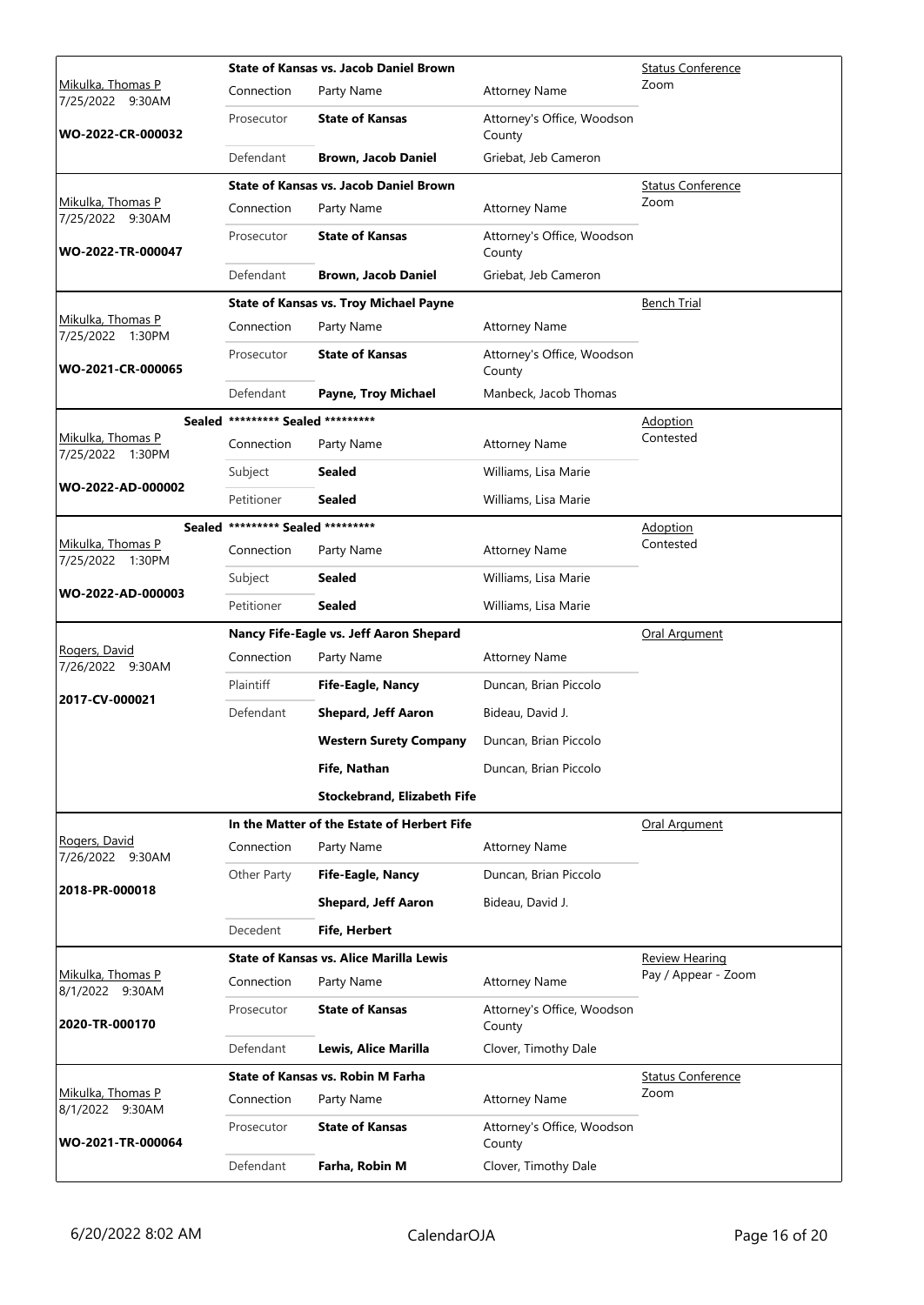|                                         |            | <b>State of Kansas vs. Bryan W Hendrix</b>          | Diversion - Status                   |                          |
|-----------------------------------------|------------|-----------------------------------------------------|--------------------------------------|--------------------------|
| Mikulka, Thomas P<br>8/1/2022 9:30AM    | Connection | Party Name                                          | <b>Attorney Name</b>                 | Zoom                     |
| WO-2021-TR-000227                       | Prosecutor | <b>State of Kansas</b>                              | Attorney's Office, Woodson<br>County |                          |
|                                         | Defendant  | Hendrix, Bryan W                                    | Clover, Timothy Dale                 |                          |
|                                         |            | State of Kansas vs. Robin M Farha                   |                                      | <b>Status Conference</b> |
| Mikulka, Thomas P<br>8/1/2022 9:30AM    | Connection | Party Name                                          | <b>Attorney Name</b>                 | Zoom                     |
| WO-2021-TR-000254                       | Prosecutor | <b>State of Kansas</b>                              | Attorney's Office, Woodson<br>County |                          |
|                                         | Defendant  | Farha, Robin M                                      | Clover, Timothy Dale                 |                          |
|                                         |            | <b>State of Kansas vs. Myderia Casteel</b>          |                                      | <b>Status Conference</b> |
| Mikulka, Thomas P<br>8/1/2022 9:30AM    | Connection | Party Name                                          | <b>Attorney Name</b>                 | Zoom                     |
| WO-2022-CR-000024                       | Prosecutor | <b>State of Kansas</b>                              | Attorney's Office, Woodson<br>County |                          |
|                                         | Defendant  | Casteel, Myderia                                    | Clover, Timothy Dale                 |                          |
|                                         |            | <b>State of Kansas vs. Clyde Eugene Hoggatt</b>     |                                      | <b>Status Conference</b> |
| Mikulka, Thomas P<br>8/1/2022 9:30AM    | Connection | Party Name                                          | <b>Attorney Name</b>                 | Zoom                     |
| WO-2022-CR-000025                       | Prosecutor | <b>State of Kansas</b>                              | Attorney's Office, Woodson<br>County |                          |
|                                         | Defendant  | <b>Hoggatt, Clyde Eugene</b>                        | Clover, Timothy Dale                 |                          |
|                                         |            | <b>State of Kansas vs. Harold Bruce Howe</b>        |                                      | <b>Status Conference</b> |
| Mikulka, Thomas P<br>8/1/2022 9:30AM    | Connection | Party Name                                          | <b>Attorney Name</b>                 | Zoom                     |
| WO-2022-CR-000026                       | Prosecutor | <b>State of Kansas</b>                              | Attorney's Office, Woodson<br>County |                          |
|                                         | Defendant  | <b>Howe, Harold Bruce</b>                           | Smith, Daniel Caleb                  |                          |
|                                         |            | <b>State of Kansas vs. Louandri Fourie</b>          | <b>Status Conference</b><br>Zoom     |                          |
| Mikulka, Thomas P<br>8/1/2022 9:30AM    | Connection | Party Name                                          | <b>Attorney Name</b>                 |                          |
| WO-2022-CR-000033                       | Prosecutor | <b>State of Kansas</b>                              | Attorney's Office, Woodson<br>County |                          |
|                                         | Defendant  | Fourie, Louandri                                    | Clover, Timothy Dale                 |                          |
|                                         |            | <b>State of Kansas vs. Trevin Michael Steele</b>    |                                      | <b>Status Conference</b> |
| Mikulka, Thomas P<br>8/1/2022 9:30AM    | Connection | Party Name                                          | <b>Attorney Name</b>                 | Zoom                     |
| WO-2022-CR-000036                       | Prosecutor | <b>State of Kansas</b>                              | Attorney's Office, Woodson<br>County |                          |
|                                         | Defendant  | <b>Steele, Trevin Michael</b>                       | Clover, Timothy Dale                 |                          |
|                                         |            | <b>State of Kansas vs. Sharon Kim Hall</b>          |                                      | <b>Status Conference</b> |
| Mikulka, Thomas P<br>8/1/2022 9:30AM    | Connection | Party Name                                          | <b>Attorney Name</b>                 | Zoom                     |
| WO-2022-TR-000019                       | Prosecutor | <b>State of Kansas</b>                              | Attorney's Office, Woodson<br>County |                          |
|                                         | Defendant  | Hall, Sharon Kim                                    | Clover, Timothy Dale                 |                          |
|                                         |            | <b>State of Kansas vs. Michael Edward Mckinnsey</b> |                                      | <b>Bench Trial</b>       |
| Mikulka, Thomas P<br>8/1/2022<br>1:30PM | Connection | Party Name                                          | <b>Attorney Name</b>                 |                          |
| WO-2021-CR-000055                       | Prosecutor | <b>State of Kansas</b>                              | Attorney's Office, Woodson<br>County |                          |
|                                         | Defendant  | <b>Mckinnsey, Michael</b><br><b>Edward</b>          | Clover, Timothy Dale                 |                          |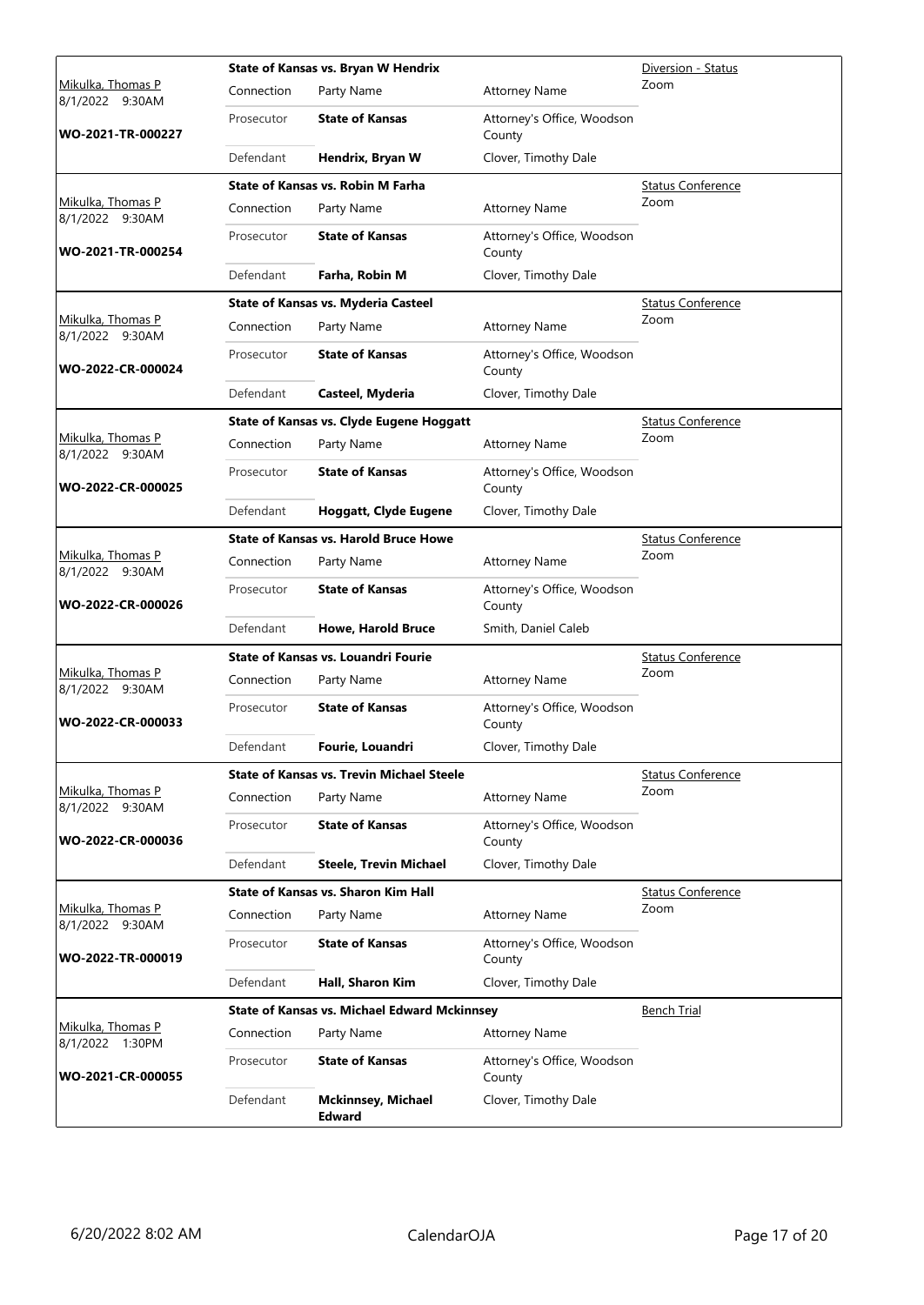|                                      |                                   | State of Kansas vs. Michael Shane Watson                | <b>Status Conference</b>             |                          |
|--------------------------------------|-----------------------------------|---------------------------------------------------------|--------------------------------------|--------------------------|
| Mikulka, Thomas P<br>8/8/2022 9:00AM | Connection                        | Party Name                                              | <b>Attorney Name</b>                 | JE/Status ZOOM           |
| WO-2021-CR-000052                    | Prosecutor                        | <b>State of Kansas</b>                                  | Attorney's Office, Woodson<br>County |                          |
|                                      | Defendant                         | Watson, Michael Shane                                   | Griebat, Jeb Cameron                 |                          |
|                                      |                                   | <b>State of Kansas vs. Jerry Don Miller</b>             |                                      | <b>Status Conference</b> |
| Mikulka, Thomas P<br>8/8/2022 9:00AM | Connection                        | Party Name                                              | <b>Attorney Name</b>                 | Pay/Appear Zoom          |
| WO-2021-CR-000053                    | Prosecutor                        | <b>State of Kansas</b>                                  | Attorney's Office, Woodson<br>County |                          |
|                                      | Defendant                         | Miller, Jerry Don                                       | Schowengerdt, Daniel J.              |                          |
|                                      | Sealed ********* Sealed ********* |                                                         |                                      | <b>Status Conference</b> |
| Mikulka, Thomas P<br>8/8/2022 9:00AM | Connection                        | Party Name                                              | <b>Attorney Name</b>                 | Zoom                     |
| WO-2022-MR-000015                    | Prosecutor                        | Sealed                                                  | Attorney's Office, Woodson<br>County |                          |
|                                      | Defendant                         | Sealed                                                  |                                      |                          |
|                                      |                                   | <b>State of Kansas vs. Clinton Alan Robbins</b>         |                                      | <b>Status Conference</b> |
| Mikulka, Thomas P<br>8/8/2022 9:30AM | Connection                        | Party Name                                              | <b>Attorney Name</b>                 | Zoom                     |
| 2018-CR-000014                       | Prosecutor                        | <b>State of Kansas</b>                                  | Attorney's Office, Woodson<br>County |                          |
|                                      | Defendant                         | <b>Robbins, Clinton Alan</b>                            | Bideau-Kepley, Kenna<br>Breanne      |                          |
|                                      |                                   | <b>State of Kansas vs. Clinton Alan Robbins</b>         |                                      | <b>Status Conference</b> |
| Mikulka, Thomas P<br>8/8/2022 9:30AM | Connection                        | Party Name                                              | <b>Attorney Name</b>                 | Zoom                     |
| 2020-TR-000078                       | Prosecutor                        | <b>State of Kansas</b>                                  | Attorney's Office, Woodson<br>County |                          |
|                                      | Defendant                         | <b>Robbins, Clinton Alan</b>                            | Bideau-Kepley, Kenna<br>Breanne      |                          |
|                                      |                                   | State of Kansas vs. Benjamin Ryan Whitaker              |                                      | <b>Status Conference</b> |
| Mikulka, Thomas P<br>8/8/2022 9:30AM | Connection                        | Party Name                                              | <b>Attorney Name</b>                 | Zoom                     |
| WO-2021-CR-000005                    | Prosecutor                        | <b>State of Kansas</b>                                  | Attorney's Office, Woodson<br>County |                          |
|                                      | Defendant                         | Whitaker, Benjamin Ryan                                 | Griebat, Jeb Cameron                 |                          |
|                                      |                                   | <b>State of Kansas vs. Brittany Nichole Hayes</b>       |                                      | Diversion - Status       |
| Mikulka, Thomas P<br>8/8/2022 9:30AM | Connection                        | Party Name                                              | <b>Attorney Name</b>                 | <b>ZOOM</b>              |
| WO-2021-CR-000071                    | Prosecutor                        | <b>State of Kansas</b>                                  | Attorney's Office, Woodson<br>County |                          |
|                                      | Defendant                         | Hayes, Brittany Nichole                                 | Smith, Daniel Caleb                  |                          |
|                                      |                                   | State of Kansas vs. James William-Joseph Waggoner       |                                      | <b>Status Conference</b> |
| Mikulka, Thomas P<br>8/8/2022 9:30AM | Connection                        | Party Name                                              | <b>Attorney Name</b>                 | Zoom                     |
| WO-2021-CR-000083                    | Prosecutor                        | <b>State of Kansas</b>                                  | Attorney's Office, Woodson<br>County |                          |
|                                      | Defendant                         | Waggoner, James William- Griebat, Jeb Cameron<br>Joseph |                                      |                          |
|                                      |                                   | <b>State of Kansas vs. Donald L Edwards</b>             |                                      | <b>Status Conference</b> |
| Mikulka, Thomas P<br>8/8/2022 9:30AM | Connection                        | Party Name                                              | <b>Attorney Name</b>                 | Zoom                     |
| WO-2022-CR-000007                    | Prosecutor                        | <b>State of Kansas</b>                                  | Attorney's Office, Woodson<br>County |                          |
|                                      | Defendant                         | <b>Edwards, Donald L</b>                                | Apt, Charles H., III                 |                          |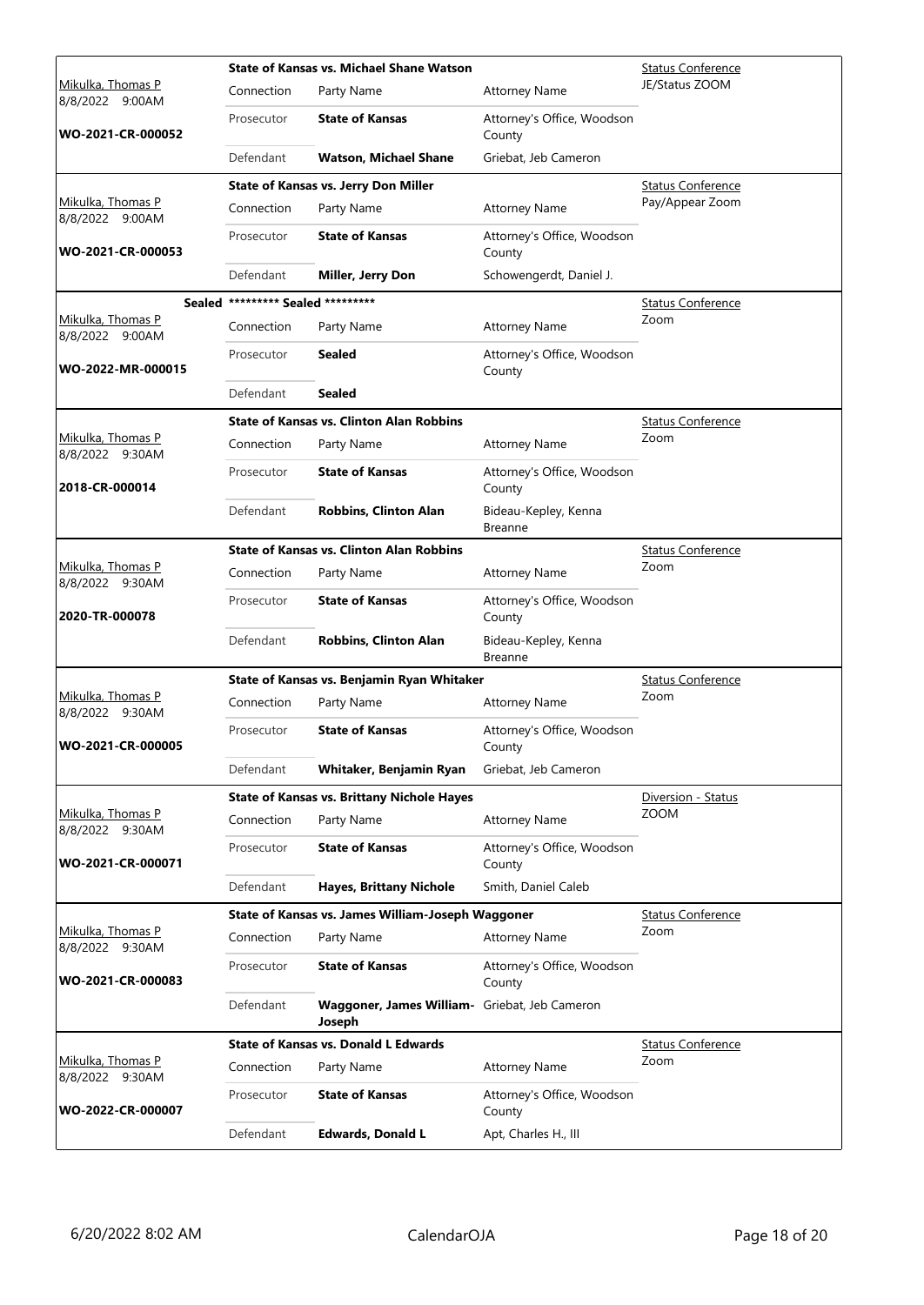|                                       |                                   | State of Kansas vs. Keante Kevaun Green         | <b>Status Conference</b>               |                              |
|---------------------------------------|-----------------------------------|-------------------------------------------------|----------------------------------------|------------------------------|
| Mikulka, Thomas P<br>8/8/2022 9:30AM  | Connection                        | Party Name                                      | <b>Attorney Name</b>                   | Zoom                         |
| WO-2022-CR-000010                     | Prosecutor                        | <b>State of Kansas</b>                          | Attorney's Office, Woodson<br>County   |                              |
|                                       | Defendant                         | Green, Keante Kevaun                            | Smith, Daniel Caleb                    |                              |
|                                       |                                   | State of Kansas vs. Adam Lynn Orender           |                                        | <b>Status Conference</b>     |
| Mikulka, Thomas P<br>8/8/2022 9:30AM  | Connection                        | Party Name                                      | <b>Attorney Name</b>                   | Zoom                         |
| WO-2022-CR-000014                     | Prosecutor                        | <b>State of Kansas</b>                          | Attorney's Office, Woodson<br>County   |                              |
|                                       | Defendant                         | Orender, Adam Lynn                              | Griebat, Jeb Cameron                   |                              |
|                                       |                                   | <b>State of Kansas vs. Clinton Alan Robbins</b> |                                        | <b>Status Conference</b>     |
| Mikulka, Thomas P<br>8/8/2022 9:30AM  | Connection                        | Party Name                                      | <b>Attorney Name</b>                   | Zoom                         |
| WO-2022-CR-000020                     | Prosecutor                        | <b>State of Kansas</b>                          | Attorney's Office, Woodson<br>County   |                              |
|                                       | Defendant                         | <b>Robbins, Clinton Alan</b>                    | Bideau-Kepley, Kenna<br><b>Breanne</b> |                              |
|                                       |                                   | <b>State of Kansas vs. Clifford Leon Hobbs</b>  |                                        | <b>Status Conference</b>     |
| Mikulka, Thomas P<br>8/8/2022 9:30AM  | Connection                        | Party Name                                      | <b>Attorney Name</b>                   | Zoom                         |
| WO-2022-CR-000029                     | Prosecutor                        | <b>State of Kansas</b>                          | Attorney's Office, Woodson<br>County   |                              |
|                                       | Defendant                         | Hobbs, Clifford Leon                            | Manbeck, Jacob Thomas                  |                              |
|                                       |                                   | <b>State of Kansas vs. Clinton Alan Robbins</b> |                                        | <b>Status Conference</b>     |
| Mikulka, Thomas P<br>8/8/2022 9:30AM  | Connection                        | Party Name                                      | <b>Attorney Name</b>                   | Zoom                         |
| WO-2022-CR-000037                     | Prosecutor                        | <b>State of Kansas</b>                          | Attorney's Office, Woodson<br>County   |                              |
|                                       | Defendant                         | <b>Robbins, Clinton Alan</b>                    | Bideau-Kepley, Kenna<br>Breanne        |                              |
|                                       | Sealed ********* Sealed ********* |                                                 |                                        | <b>Final Hearing</b>         |
| Mikulka, Thomas P<br>8/8/2022 1:30PM  | Connection                        | Party Name                                      | <b>Attorney Name</b>                   |                              |
|                                       | Dependent                         | <b>Sealed</b>                                   |                                        |                              |
| WO-2022-DM-000004                     |                                   | Sealed                                          |                                        |                              |
|                                       | Petitioner                        | Sealed                                          | Smith, Daniel Caleb                    |                              |
|                                       | Respondent                        | <b>Sealed</b>                                   |                                        |                              |
|                                       |                                   | In the Matter of Eryn Lee Gilchrist             |                                        | Conservatorship/Guardianship |
| Mikulka, Thomas P<br>8/8/2022 1:30PM  | Connection                        | Party Name                                      | <b>Attorney Name</b>                   |                              |
|                                       | Subject                           | Gilchrist, Eryn Lee                             | Manbeck, Jacob Thomas                  |                              |
| WO-2022-PR-000005                     | Petitioner                        | Jack, Patricia                                  | Smith, Daniel Caleb                    |                              |
|                                       | Guardian Ad<br>Litem              | <b>Manbeck, Jacob Thomas</b>                    |                                        |                              |
|                                       |                                   | In the Matter of Nathaniel Michael Gilchrist    |                                        | Conservatorship/Guardianship |
| Mikulka, Thomas P<br>8/8/2022 1:30PM  | Connection                        | Party Name                                      | <b>Attorney Name</b>                   |                              |
| WO-2022-PR-000006                     | Subject                           | Gilchrist, Nathaniel<br>Michael                 | Manbeck, Jacob Thomas                  |                              |
|                                       | Petitioner                        | Jack, Patricia                                  | Smith, Daniel Caleb                    |                              |
|                                       |                                   | State of Kansas vs. Jonathan Ray Randolph       |                                        | <b>Status Conference</b>     |
| Mikulka, Thomas P<br>8/15/2022 9:30AM | Connection                        | Party Name                                      | <b>Attorney Name</b>                   | Zoom                         |
| WO-2021-CR-000035                     | Prosecutor                        | <b>State of Kansas</b>                          | Attorney's Office, Woodson<br>County   |                              |
|                                       | Defendant                         | Randolph, Jonathan Ray                          | Clover, Timothy Dale                   |                              |